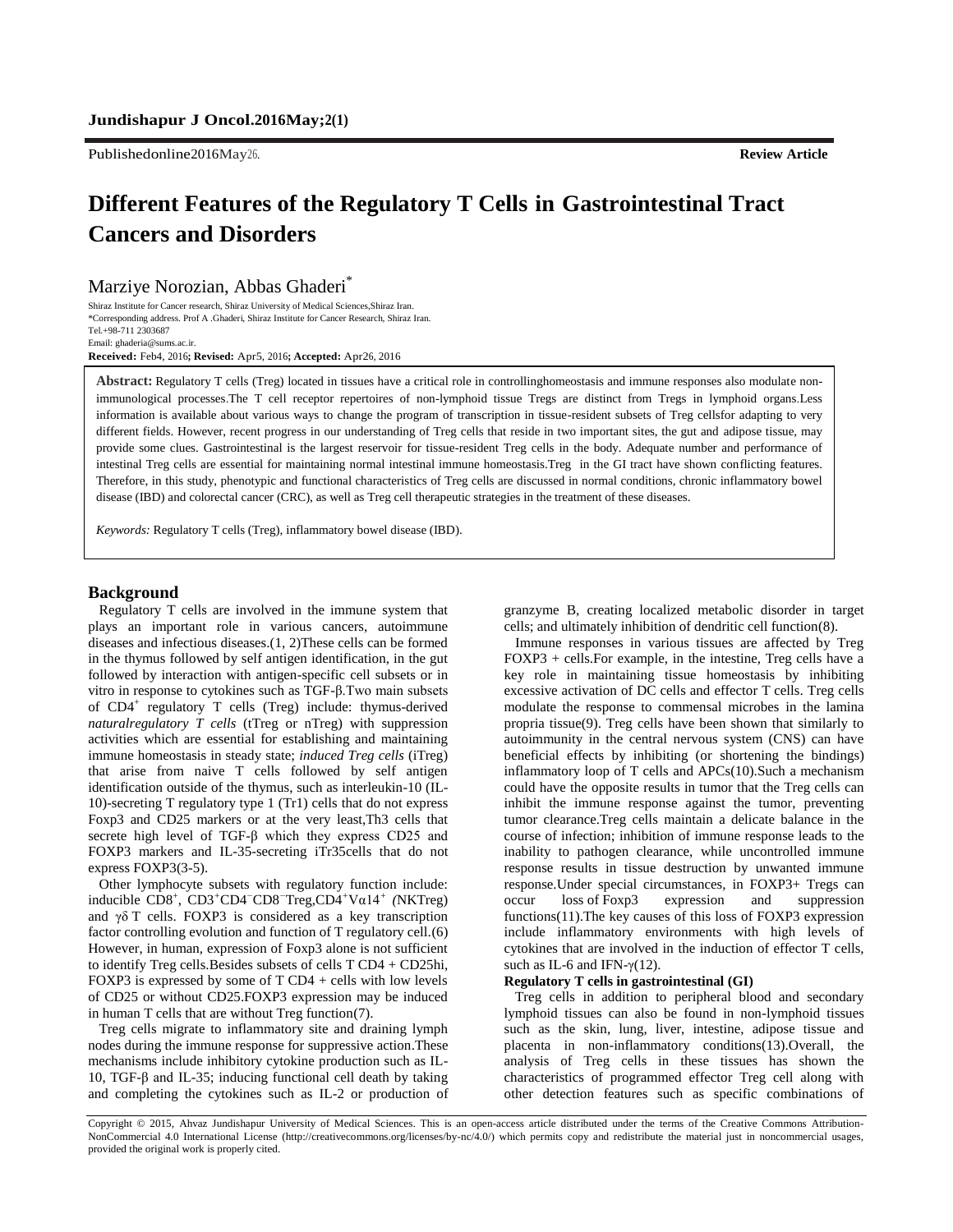molecules implantation, transcription factors, mechanisms of immunoregulatory and TCR pool, indicating considerable expertise of Treg cells in these environments.Colonic Tregs are an unusual population, which has provoked some contradictory observations.TCRs expressed by colonic Treg cells show clear reactions against microbial antigens, which seems to be important triggers for proliferation and differentiation of these cells[\(14,](#page-6-11) [15\)](#page-6-12).Accordingly, many studies have demonstrated a reduction in the frequency of colonic Treg cells in germ-free mice and colonization of GF miceby a group of clostridium bacteria leads to differentiation or proliferation of colonic Treg cells [\(16,](#page-6-13) [17\)](#page-6-14).

## **Treg induction in the intestinal mucosa:**

Abundant iTreg cells are in the intestine, but not in the secondary lymphoid tissues, and this reminds that iTreg cells evolve in response to intestinal antigens derived from commensal bacteria or food[\(18\)](#page-6-15).Now, it is clear that the development of Treg cells outside the thymus occurs in the gut.In germ-free micehave been shown that in normal circumstances, the small intestinal iTreg cells are induced by food antigens and whereascolonic iTregs are induced by commensal bacteria [\(19,](#page-6-16) [20\)](#page-6-17).

Intestinal dendritic cells can induce antigen-specific Treg cells, which are mainly involved in controlling the immune response against the dietary antigens and commensal microbes.Retinoic acid (RA) is a major factor in the induction of Treg as well as homing tendency of activated cells in the mucosa; also RA is not able to induce alone the expression of FOXP3, but upregulate expression in combination with TGF- $\beta$ [\(21\)](#page-6-18). RA, mediating orientation of Treg cells to the gut, is a strong induction for CCR9 and  $\alpha$ 4β7 expression[\(22\)](#page-6-19).

iTreg produced by CD103<sup>+</sup> dendritic cells and stromal cells specific to the mesenteric lymph nodes have a key role in inducing and maintaining oral tolerance[\(23\)](#page-6-20).Several subsets of Treg cells such as, CD4<sup>+</sup> FOXP3<sup>+</sup> iTreg cells, IL-10-producing Tr1 cells and TGF-β-producing Th3 cells have been shown in oral tolerance[\(24\)](#page-6-21).

Among subsets of Tregs, the role of FOXP3 Treg cells (nTregs and iTregs) in oral tolerance is the best studied. Inhibition of differentiation of iTreg by preventing the induction of TGF-β- dependent FOXP3 showed that iTreg cells are essential to inhibit the Th2 type diseases in mucosal sites [\(25\)](#page-6-22). In addition, the lack of iTreg cells alters the composition of the intestinal microbiota. Therefore, this study suggests that tTreg cells are primarily responsible for the control of autoimmune response, whereas the main role of iTreg cells would be to prevent immune responses against commensal and dietary antigens. This idea is further supported by another study analyzing the TCR repertoire of colonic Treg cells.The comparison of the TCR repertoire of Tregs from this site with other locations revealed that gut antigens form the Treg TCR repertoire in the intestine[\(26\)](#page-6-23). In fact, a large proportion of colonic Treg cells are specific for bacterial antigens, indicating that iTregs compose a major proportion of the gut Treg cells. However, another recent researchshowed that the TCR repertoires of intestinal and thymic Treg cells are highly similar, suggesting that tTreg cells also contribute significantly to the intestinal Treg pool[\(14\)](#page-6-11). Therefore, both iTregs and tTreg cells are likely to contribute to the maintenance of intestinal homeostasis, and it remains to be cleared which population plays an important role.The cells of iTreg and nTreg have synergistic function because of having different TCR repertoire

without redundancy[\(27\)](#page-6-24). BothiTregs and nTregs express CD25 and the key Treg lineage transcription factor, so the distinction between these two populations in the peripheral organs remains challenging. Now, Helios and Nrp-1 are two proposed markers for this discrimination. However, these markers are not adequate as diagnostic markers of Treg subsets. Transcription factor Helios has been shown to be expressed at higher level on tTreg cells that can detect them from iTregs[\(28\)](#page-6-25).But, previous researches have demonstrated that Helios could also be expressed by iTreg cells in vivo [\(29\)](#page-6-26). In addition, a part of human tTreg cells do not express Helios [\(30\)](#page-6-27). Nrp-1 is expressed by tTreg cells and lack of its expression in iTreg cells gives distinctionbetween these two populations under noninflammatory conditions[\(31\)](#page-6-28). However, the expression of Nrp-1 may be induced in activatedeffector T cells in humans[\(32\)](#page-6-29). Therefore, the lack of clear markers has caused to be limited our understanding of the relative contribution of tTreg and iTreg cells in pathology, especially in humans.

## **Controlling the intestinal regulatory T-cells homeostasis by dietary antigens and commensal microbes**

The intestinal mucosa is constantly exposed to a various range of foreign antigens, such as dietary antigens, metabolites, and components of the commensal microbiota[\(33\)](#page-6-30).

The presence of distinct microbial species increases specialized host immune responses by differentiation of appropriate Tregand effector T cells. Colonization with segmented filamentous bacteria (SFB) leads to effector T cells accumulation within the small intestine, especially Th17, and to a lower degree Th1 cells [\(34\)](#page-6-31). Also, populations of regulatory T-cell are affected by microbial colonization that can result in accumulation of FOXP3<sup>+</sup> Treg cells populations and induction of IL-10 production.Experiments using germ-free mice have shown that commensal bacteria are essential for the evolution of normal colonic Treg cells. Studies indicated that *Bacteroides fragilis* and clostridia species are important for intestinal regulatory T-cells homeostasis[\(19,](#page-6-16) [35\)](#page-7-0).The most recently,17 clostridial species were identified in the human microbiota, whichinduce gut-homing and proliferation of Treg cells.In addition, it was found that these 17 species provide a relatively high level of short chain fatty acids (SCFAs) that are the products of bacterial decomposition from plant fiber[\(36\)](#page-7-1).It was shown that the SCFA such as propionate, butyrate and acetate are able to restore the number of Treg cells in micetreated with antibiotics or germ-free mice and increase the number of these cells in specific pathogen-free mice[\(37\)](#page-7-2).These effects are caused partly by SCFA receptors, free fatty acid receptor 2 ( known as GPR43), which is expressed at high levels by colonic Treg cells, but not in circulating Treg cells[\(38\)](#page-7-3).

Recent findings have shown that metabolic status of the host and multiple metabolites of nutrients can affect hemostasis.Vitamins are essential organic compounds that are synthesized in the body or obtained from dietary sources[\(39\)](#page-7-4).A variety of immunological disorders can occur as a result of vitamin deficiency[\(40\)](#page-7-5). Vitamin A as one of the most important factors can regulate the intestinal immune cell function[\(41\)](#page-7-6).Vitamin A is metabolized to RA In the intestine, which has pleiotropic effects on intestinal immune cells and regulates lymphocyte homing to the gut, intestinal IgA production, development of specific DC subsets, and Foxp3<sup>+</sup> Treg cell differentiation[\(42-44\)](#page-7-7). The extent of intestinal immune cell functions affected by RA suggests that vitamin A metabolism is important for immune homeostasis. In fact, the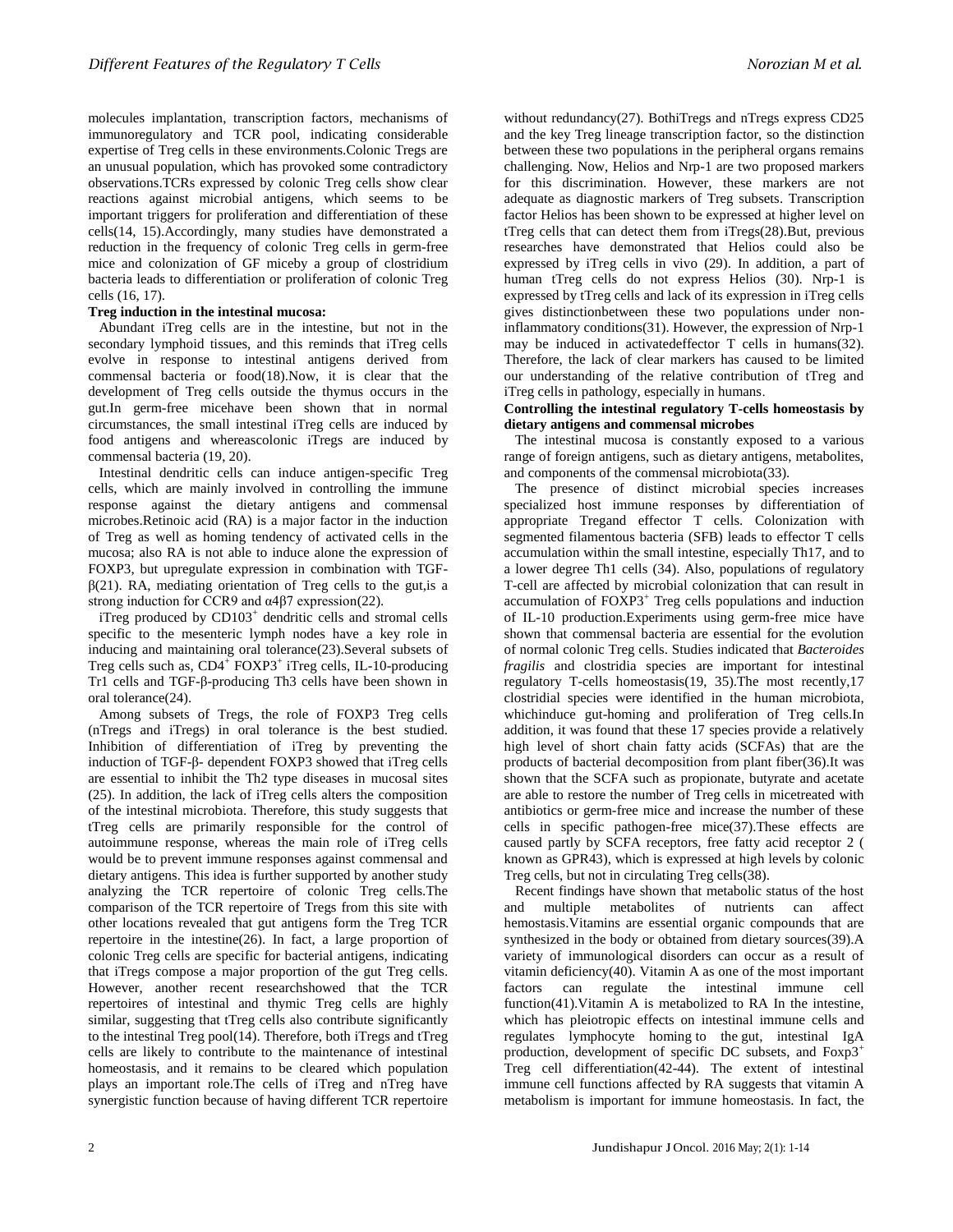disruption of RA signaling leads to reduced intestinal  $F\alpha p3^+$ pTreg cell development in vivo[\(45\)](#page-7-8), and vitamin A deficiency is associated with the induction of colitis[\(46\)](#page-7-9).Also, vitamin D is a precursor for calcitriol (1, 25 dihydroxy-vitamin D), which maintains calcium and phosphate balance, regulates bone formation, and it has been proved to increase Treg cell differentiation and suppress immune responses[\(47\)](#page-7-10). In the gut, vitamin D and vitamin D receptor signaling contributes to improve chronic colitis in mousemodels[\(48\)](#page-7-11). In IBD, low level of vitamin D is reported that associated with higher severity of disease [\(49,](#page-7-12) [50\)](#page-7-13). Therefore, vitamin A and D additivesmay have therapeutic effects inIBD diseaseviainduction of intestinal Treg cells.

## **Treg function in the gut:**

It has been well demonstrated that Treg cells play animportant role in the regulation of intestinal immune responses to ensure the protection of host against pathogenic microorganisms and the lack of immune-related pathologies. In the lamina propria of the gut, Treg cells maintain intestinal homeostasis through negative regulation of effector T cells and play a pivotal role in intestinal inflammation suppression by production of IL-10 and TGF-β as well as increased expression of CTLA4[\(51\)](#page-7-14). Earlier studies has highlighted an immunoregulatory role of IL-10 by showing that the use of antibodies against the receptor IL-10 or transfer of CD4<sup>+</sup> T cells deficient in IL-10 to Rag1<sup>-/-</sup>mice caused acute colitis  $(52, 53)$  $(52, 53)$ . Subsequent studies by searching for the mechanism of IL-10 regulatory activity in the transfer colitis model indicated that FOXP3<sup>+</sup> cells deficient in the IL-10 receptor subunit  $\beta$  (IL-10Rβ) unable to protect recipient mice from colitis and missed their ability to express FOXP3, showing that IL-10R signaling in regulatory cells is significanttomaintain of their function[\(54\)](#page-7-17).The role of IL-10 in regulatory T cell function does not reject a role of TGF-β. The role of TGF-β in studies showing that protection from colitis by Treg cells when CD4+ CD25+ cells with defects in TGF-β into recipient mice were transplanted, did not occur and by the observation that systemic use of anti-TGF- $\beta$  antibody blocked the ability of CD4<sup>+</sup>CD25<sup>+</sup> T cells to attenuate colitis[\(55,](#page-7-18) [56\)](#page-7-19). Also, TGF-β expressed on the surface of CD4<sup>+</sup>CD25<sup>+</sup> T cells in relationship with LAP mediated CD4<sup>+</sup>CD25<sup>+</sup> T cell suppression in vitro and CD4<sup>+</sup>LAP<sup>+</sup> , but not CD4<sup>+</sup>LAP<sup>−</sup> ; T cells protected recipient mice from colitis[\(57\)](#page-7-20).

IL-35 is an immunoregulatory cytokine that is secreted together with IL-10, TGF-β by FOXP3 Treg cells; especially in the presence of effector T cells, IL-35 is produced in considerable level whereby effector T cell proliferation is suppressed. Overexpression of IL-35 has been linked with increased induction of GI cancers [\(58-60\)](#page-7-21). These findings suggest that IL-35 plays a role in suppressing immunity against tumors.

## **Treg in Chronic intestinal inflammation: IBD and GI tumors**

## **Tregs in IBD**

Inflammatory bowel disease (IBD) is chronic autoimmune disorder that can involve the small intestine or colon, and basically consists of two types of ulcerative colitis (UC) and Crohn's disease (CD). Colorectal cancer risk is increased in patients with IBD. It is believed that IBD arise from a complex interaction of environmental factors, genetic susceptibility, impaired epithelial defense barrier and lack ofregulation of intestinal immune system[\(61\)](#page-7-22). Although the exact mechanism

involved is not yet clear, in recent years significant progress has been achieved in understanding the immunopathogenesis of IBD, resulting in new therapeutic and targeted strategies.

IBD mouse models that mimic features of human pathology have been helpful in better understanding and explaining the immunopathology of IBD. They show that chronic inflammation may be result in excessive inflammatory responses or defects in negative regulatory routes[\(62\)](#page-7-23). In colitis models (T cell transfer model and IL-10 knockout model), role of Treg cells and related cytokines has been shown in IBD[\(63\)](#page-7-24). Patients with IBD have reduced Treg cells in the peripheral blood compared to healthy individuals and increased in inflamed intestinal mucosa.Disease severity has a different effect on the number of Treg cells in peripheral blood and mucosa [\(64,](#page-7-25) [65\)](#page-7-26), or these cells have less ability to suppress proliferation of autologous T cell [\(66\)](#page-7-27). There aredocuments that Treg cells of peripheral blood and gut of IBD patients are more susceptible to apoptosis compared to non-inflamed colon tissues, and a decrease in Treg cell apoptosis along with an increase in the number of these cells and reduction in disease activity can be observed in patients treated by anti-TNF [\(67\)](#page-7-28). It can be said that there is no complete evidence that Treg cells are functional or not.In many studies, based on in vitro suppression assays, Treg cells in patients with IBD had functional roles and it was shown that Treg cells in both peripheral blood [\(68\)](#page-7-29) and mucosa of patients with Crohn's disease and ulcerative colitis [\(69,](#page-7-30) [70\)](#page-7-31).The reason for the creation of a deleterious immune response, despite the presence of functional Treg cells in inflamed mucosa, can be effector T cells resistance to immunosuppressive effects of TGF-β. The upregulation of Smad7 (an inhibitor of TGF-β signalling) in the intestinal mucosa of IBD patients show resistance of cells to inhibition of Treg cells [\(71\)](#page-7-32).

However, other studies have reported different results, indicating that IBDs could be due to functional defects of Treg cells [\(66,](#page-7-27) [72\)](#page-7-33). It is impossible to determine whether these defects are initially responsible for the disease development in those patients or is secondary to the excessive inflammation triggered by other mechanisms.In IBD patients study, deficient suppressive function of Treg due to mutation in the FOXP3 gene has been reported in vitro[\(72\)](#page-7-33), showing that a Treg defect may be a key cofactor for disease development.Although the genetic defect of Treg cells may not happen in most cases as an underlying cause of IBD, Treg deficiency associated with other genetic or environmental factors may be involved in the development or severity of the disease.

Accorgingto the correlation between the gut commensalflora and Treg cells it seems that in IBDpatients treatment by specified commensal bacteria may help to accurate dysbiosis and rectify the development of Treg cells along inflammation of the intestine[\(73\)](#page-7-34).

Increasing the number of peripheral blood T cells coexpressing FOXP3 and IL-17 is observed in patients with CD and UC [\(66\)](#page-7-27). These  $FOXP3^+$  IL-17<sup>+</sup> T cells express the transcription factor RORγt, showing an intermediate phenotypebetween the Th17 and Treg subsets. In a study,  $F\text{OXP3}^+$  IL-17<sup>+</sup> T cells have been detected in the mucosa of patients with CD, but not in UC [\(74\)](#page-7-35), whereas another study reported their presence in patients with UC [\(75\)](#page-7-36). Significant reduction in the ability of Treg cells in suppressing autologous T cell proliferation was associated with increased IL-17<sup>+</sup> T cells among FOXP3<sup>+</sup> Treg cells, while other studies have concluded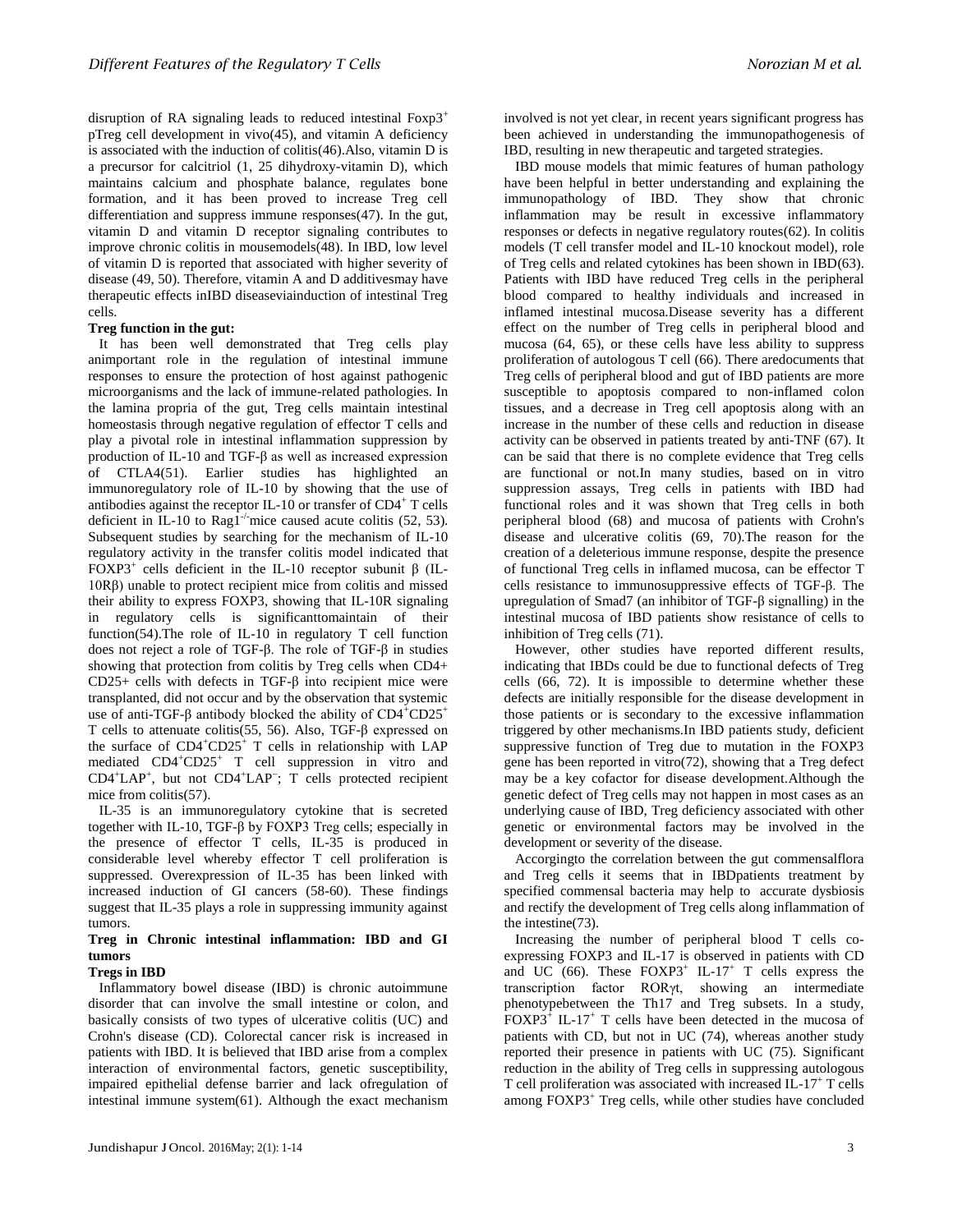that mucosal  $FOXP3^+$  IL-17<sup>+</sup> T cells have the suppressive ability in patients with UC. Interestingly, other studies examining the mucosal  $FOXP3^+$  IL-17<sup>+</sup> T cells functional capacities showed that these cells increased production of inflammatory cytokines IL-6 and IL-1 by colonic tissue cultures in an IL-17-dependent pathway[\(75\)](#page-7-36). Thus, the capacities of proinflammatory by Treg cells simultaneously with the loss of their suppressive activity may be involved in the uncontrolled inflammation *in vivo*.An important point for understanding Treg function in IBD pathogenesis is the lack of reliable markers for identifying Tregs. The classical CD25 and Foxp3 markers that are applied in many works could also be expressed by activated effector T cells. So to achieve certain results, review of the studies will be required to identify Treg using a more refined phenotype.

## **The role of inhibitory cytokines in IBD**

**TGF-β:**TGF-β is a pleiotropic cytokine released by some different cells in the gut thathave a significant tolerogenic effect by promoting regulatory T cell differentiation[\(76\)](#page-7-37). TGFβregulates epithelial cell migration and plays an important role in tissue remodeling in the gut[\(77\)](#page-7-38). TGF- $\beta$ 1 is produced in large quantities in the gut[\(78\)](#page-7-39).The active form of TGF-β binding to its receptor activates Smad2/3 proteins, which in the formation of a complex with Smad4 and its inclusion intothe nucleus acts as a transcription factor.Smad7 by competitive binding to the receptor for TGF-β inhibits the phosphorylation of Smad2/3 induced by TGF-β1, which is considered as a negative regulator of the TGF-β signaling pathway[\(79\)](#page-7-40).However, Smad7 can react with other intracellular proteins and control cellular function through TGF-β1 independent pathways[\(80\)](#page-7-41).TGF-β1 is highly expressed in inflamed mucosa of patients with IBD, but it is unable to activate Smad-associated intracellular signaling and suppress inflammatory responses.It has been shown that IBDrelated inflammation is along with increased levels of Smad7[\(71\)](#page-7-32). So that the silencing of the Smad7 by specific antisense oligonucleotide restores TGF-β1 functionand this inhibits inflammatory cytokine production, and improves colitis in mice $(81)$ .

**IL-10:** IL-10 is an anti-inflammatory cytokine, which is produced by immune and non-immune cells. Secretion of IL-10 is one of the key inhibitory mechanisms in Treg cellsfor creating tolerance to self and environmental antigens, particularly in the colon, lung and skin [\(82\)](#page-7-43). The important role of IL-10 in intestinal homeostasis have been proved by the use of recombinant IL-10 or intestinal bacteria able to produce IL-10 can moderate intestinal inflammation in mice[\(83,](#page-8-0) [84\)](#page-8-1). In an IBD mouse model, IL-10 secretion by Treg cells and other cells controls the activation of proinflammatory macrophages [\(85,](#page-8-2) [86\)](#page-8-3).IL-10 can directly inhibit the Th1 and Th1 and Th17 colitogenic T cells[\(87\)](#page-8-4), and IL-10 signaling in Treg cells is interestingly essential for colitogenic Th17 control[\(88\)](#page-8-5). Therefore, IL-10 has an important role for Treg activation and suppressive functions.

G. Sarrabayrouse et al. in a recent study detected CD4CD8αα cells asnew subsets of FOXP3- T cells in the blood and human colonic lamina propriawhich have similar regulatory functions to FOXP3<sup>+</sup> T cells and secrete IL-10.*F. prausnitzii* bacterium from species of Clostridium of the gut microbiota is the main inducers of Treg cells and, interestingly, the study also showed thatthe bacteria levels were lower in patients with IBD compared to healthy colon mucosa of patients with colon

cancer; and as a result, CD4CD8αα cells are reduced in the gut and the blood of these patients [\(89\)](#page-8-6).

**IL-35:** IL-35 is vital for Treg-mediated control of the inflammatory responses in the gut. In fact, in the T cell transfer model of colitis, mice receiving Treg cells from animals deficient in a subunit of the IL-35 receptor were less protected than those transferred with wild-type Treg cells [\(90\)](#page-8-7). It has been suggested that IL-35 exerts its regulatory effects by inducing the conversion of conventional T cells to induced Treg cells. Indeed, CD4<sup>+</sup> T cell activationby IL-35 and TCR signals creates stable iTreg population[\(3\)](#page-6-2).

## **Treg cells as a therapeutic tool in the treatment of IBD**

In IBD disease, some therapies which were not designed to specifically target Treg cells exert beneficial effects on the disease and a simultaneous impact on Treg cells [\(91,](#page-8-8) [92\)](#page-8-9). For example, therapeutic response to anti-TNF resulted in a reduction Treg apoptosis inUC, enhance treg suppression[\(67,](#page-7-28) [93\)](#page-8-10)and increase the levels of TGF-β and IL-10 in responder patients[\(94\)](#page-8-11). Treg cells transfer can treat intestinal pathology of mice[\(95\)](#page-8-12), and this raisedthe use of Treg cells as a therapeutic method for IBD disease. Currently, administration of Treg cellshas been used in patients with Crohn's disease in phase I and IIa clinical trial. A reduction of CD disease activity was observed in 40% of the patients [\(96\)](#page-8-13).Encouraging results of this study has led to the development of a larger, ongoing, placebocontrolled clinical trial to assess the effects of Treg cell therapy in patients with Crohn's disease who are resistant to conventional treatments.In order to more effective Treg cells infused in controlling inflammation in patients with IBD, considering the purity of the cells Treg, the ability of homing, antigenic specificity and survival of Treg cells is likely to be strong to develop therapeutic regime.

## **Treg in gastrointestinal tumors**

## **Treg cells in gastric cancer (GC):**

Gastric cancer is the third most common cause of cancerrelated mortality in the world [\(97\)](#page-8-14). Unhealthy diet, smoking and above all infection with the bacterium *Helicobacter pylori* are the main risk factors for Gastric cancer [\(98\)](#page-8-15). Treg cells play important roles in tumor escape in gastric cancer [\(99,](#page-8-16) [100\)](#page-8-17). In the study of patients with gastric cancer, increasing the number of Treg cells has been shown in tumor tissue and peripheral blood[\(101,](#page-8-18) [102\)](#page-8-19). The reason for the increased Treg cells into tumor is not only an increase in called Treg cells, but is also induction of FOXP3 expression in tumor site by tumor factors [\(103\)](#page-8-20). For example, in patients with gastric,colon and lung cancers, one of the mechanisms that induce expression of FOXP3, expression levels of cyclooxygenase 2 (COX-2) by tumor cells has been shown to be mediated production of prostaglandin E2 (PGE2)[\(104-106\)](#page-8-21). $CD4^+$  CD25<sup>+</sup> T cells treated with PGE2 lead to FOXP3 expression and induction of suppressive function of these cells [\(107\)](#page-8-22).About the prognostic effect of Treg cells in gastric cancer, several studies have reported conflicting results; some studies have shown that Treg cells are protective, whereas in some other studies, Treg cells in TIL or in the peripheral blood of patients with GC are able to suppress effector T cells because of promoting tumor growth [\(102,](#page-8-19) [108\)](#page-8-23). Several studies have shown that FOXP3 is expressed in varianttumor cells[\(100,](#page-8-17) [109,](#page-8-24) [110\)](#page-8-25). But the function of FOXP3, in tumor cells is diverse and controversial. Several studies represent that the FOXP3 gene functions as both a tumor suppressor gene for breast, prostate and non-small cell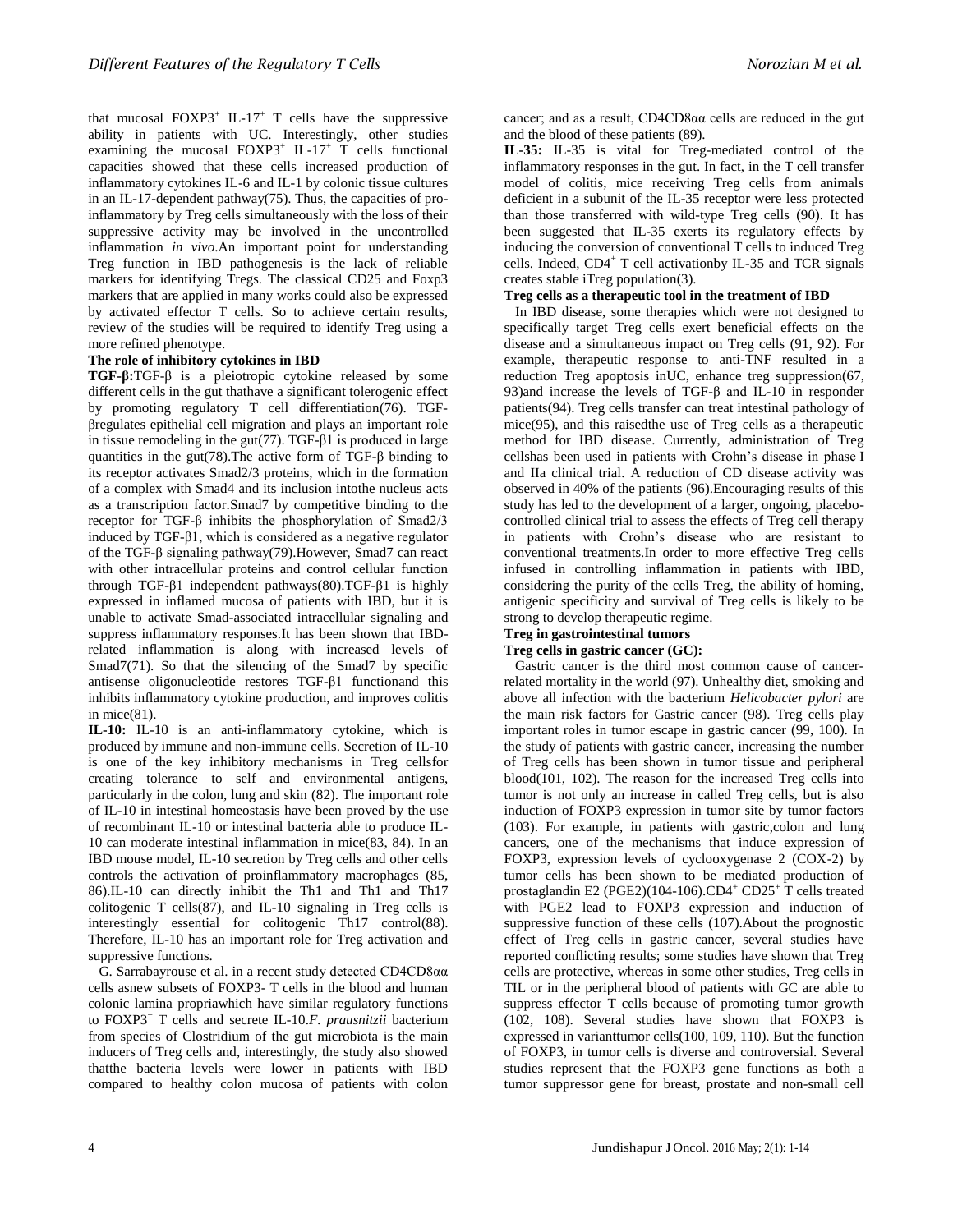lung cancer and an oncogenic gene for gastric cancer and hepatocellular carcinoma [\(111-114\)](#page-8-26).

Moreover, recent data show that Th17 cells might somehow contribute to GC pathogenesis.One gets the impression Th17 cells and Treg balance is important in determining the severity of gastritis caused by *H. pylori*.Both Th17 and Treg cells localize to mucosal surfaces through CCL20 signaling, CCL20- CCR6 axis iscurrently the subject of several studies in patients with IBD [\(115,](#page-8-27) [116\)](#page-8-28).Increased expressions of CCL20 in the mucosa of IBD patients and protection from CCR6<sup>+</sup> Treg cellmediated colitis have been shown in the studies [\(117,](#page-8-29) [118\)](#page-8-30). There is growing evidence that *H. pylori* infection is negatively associated with IBD [\(119,](#page-8-31) [120\)](#page-8-32). Cook KW et al., reported that enhanced Treg cells in peripheral blood express C CR6, and increased expression of Ligand CCR6 (CCL20) in gastric epithelial cells of patients with *H. pylori* infection[\(121\)](#page-8-33).

## **Treg cells in pancreatic cancer (PC):**

Pancreatic cancer is a devastating form of cancer with a poor prognosis and 5-year survival rate of less than 5%, and most patients develop symptoms of pancreatic cancer in an advanced phase of the disease [\(122\)](#page-8-34).In animal models, infiltration of Treg cells into pancreatic tumor tissue has been shown even in the early stages of tumor progression and creation of localized immunosuppression [\(123\)](#page-8-35). Immunohistochemical studies have shown the presence of FOXP3<sup>+</sup> Treg cells in pancreatic tumor tissue and their relationship with poor clinical prognosis. Several studies have examined the frequency of Treg cells in peripheral blood of patients with pancreatic cancer [\(124-](#page-8-36) [127\)](#page-8-36).Some studies reported increased CD4<sup>+</sup>CD25<sup>+</sup> Treg cells, and some other demonstrated no change in CD4<sup>+</sup>CD25<sup>+</sup> FOXP3<sup>+</sup> Treg cells in the blood of patients with cancer than in healthy controls [\(127\)](#page-9-0), it seems that this inconsistency in results can be attributed to the defined Treg cells.

More recently, studies have been done on the biology of pancreatic adenocarcinoma and importance of tumor microenvironment in responding to treatment.In fact, one of the histologic features of pancreatic cancer is the dominant desmoplastic reaction, which in addition to pancreatic cancer cells (PCCs), pancreatic stellate cells (PSCs) are present in it.A study shows deleterious effects of PSC cells, which promote immunosuppression in tumor environment through the production of chemokine IP-10, and recruitment of CXCR3<sup>+</sup> Treg cells [\(128\)](#page-9-1); whereas, another study indicates that the PSC fibrosis can inhibit calling Treg cells into pancreatic tumor environment [\(129\)](#page-9-2). However, in order to find an appropriate treatment strategy to improve the treatment of patients with pancreatic cancer, more clinical and basic researches are required to clarify the interaction between the immune system and PSC cells in these patients.

## **Treg cells in hepatocellular carcinoma (HCC):**

Primary liver cancers include cholangiocarcinomas, hepatoblastomas and hepatocellular carcinomas, which the last type is the most common cancer with a high mortality rate and poor prognosis [\(130,](#page-9-3) [131\)](#page-9-4).Evidence suggests that Treg cells are essential factors in the development and prognosis of HCC[\(132,](#page-9-5) [133\)](#page-9-6).The available evidence shows that the HCC tumor cells can directly alter the liver microenvironment by Treg cells recruitment [\(134,](#page-9-7) [135\)](#page-9-8), or induce Treg cells through TGF-β1 production [\(136\)](#page-9-9) or up regulation the PD-1 [\(137\)](#page-9-10), which have been associated with poor patient outcome and recurrence after surgery [\(138,](#page-9-11) [139\)](#page-9-12).Increased repressive function and also abnormal functional phenotypes of Treg cells have been reported in patients with HCC. Treg cells in peripheral blood of HCC patients up-regulate CCR6 receptor, which facilitates their migration into the tumor sites [\(134,](#page-9-7) [140,](#page-9-13) [141\)](#page-9-14).

In a study on animal models and patients with HCC, it was found that the Treg cells in HCC had the specifically altered expression of miRNAs affected by FOXP3, which would target important signaling pathways that could affect the functions of Tregs[\(142\)](#page-9-15).

## **Treg cells in CRC cancer:**

Tumorigenesis in the colon is a complex and multi-step process, which is affected by external and internal factors, such as age, sex, diet, and other lifestyle-related diseases.The disease first appears as an adenomatous polyp, and then resulting in advanced adenoma with severe dysplasia, and eventually leads to invasive cancer. The immune system status in tumor microenvironment is involved on survival of patients with CRC[\(143\)](#page-9-16).The failure to an effective immune response is thought to be because the tumor microenvironment dominated by immunosuppressive cells and in the meantime Treg cells have attracted special attention because of their ability to inhibit effector T cells, and increase the number of Treg cells enables tumor cells to evade the host immune response[\(144,](#page-9-17) [145\)](#page-9-18).

For CRC patients, high number of Treg cells had been indicated in peripheral blood, tumor-draining lymph node, and tumor site [\(146,](#page-9-19) [147\)](#page-9-20). On the other hand, since in patients with CRC, carcinoembryonic antigen (CEA), telomerase, HER2/neu, and MUC-1 reactive Treg cells were detected, these Treg cells are specific TAA reactive. Indeed, TAA-specific Treg cells predominantly are in the blood of CRC patients, but are not dectectable in healthy subjects [\(148\)](#page-9-21).

FOXP3<sup>+</sup> Treg cells suppress tumor antigen-specific immune responses in CRC, which may explain ineffective immune response against the tumor [\(149\)](#page-9-22). Results of a study show that Treg cells may impact on effector T cell trafficking into tumors. Treg-derived adenosine contributes to suppress transendothelial migration of effector T cells into tumors by reducing the ability of monocytes and ICAM to activate the endotheliumin tumor patients. This effect of Treg cells is specifically for cancer patients [\(150\)](#page-9-23).

Many studies indicate a various importance of Treg cells in CRC cancer. Aresearch showed that in CRC intratumoral Treg cells suppressed matrix metalloproteases in the presence of IL-17, which were linked to decreased metastases [\(151\)](#page-9-24). In another work, it was proved that in CRCs with highlevel of microsatellite instability (MSI-H), the density of FOXP3<sup>+</sup> Treg cells infiltrating CRCs was significantly higher in parallel with enhanced number of  $CD8<sup>+</sup>$  T cells and was along with good prognosis [\(152\)](#page-9-25). Indeed, CRC models show that, at least in early-stages, CRCis along with prolonged pro-inflammatory damages resulting from GI bacteria, and Treg cells are tool in removing the local inflammation that this useful effect of Treg cells gets lost later by converting to a pathogenic phenotype[\(154\)](#page-9-26).The prognostic effect of Treg in CRCs is controversial. A report indicated that increased peritumoral numbers of FOXP3<sup>+</sup>Treg cells are due to advanced-stage tumors and weaker overall survival [\(155\)](#page-9-27). But, the improved survival by increasing the numbers of intratumoral FOXP3<sup>+</sup> Treg cells has also been reported in CRC patients[\(146\)](#page-9-19).

Heterogeneous nature of human intestinal tumor microenvironment may be involved in these paradoxical roles of Treg cells [\(146,](#page-9-19) [156\)](#page-9-28).Treg cells subset that develop in human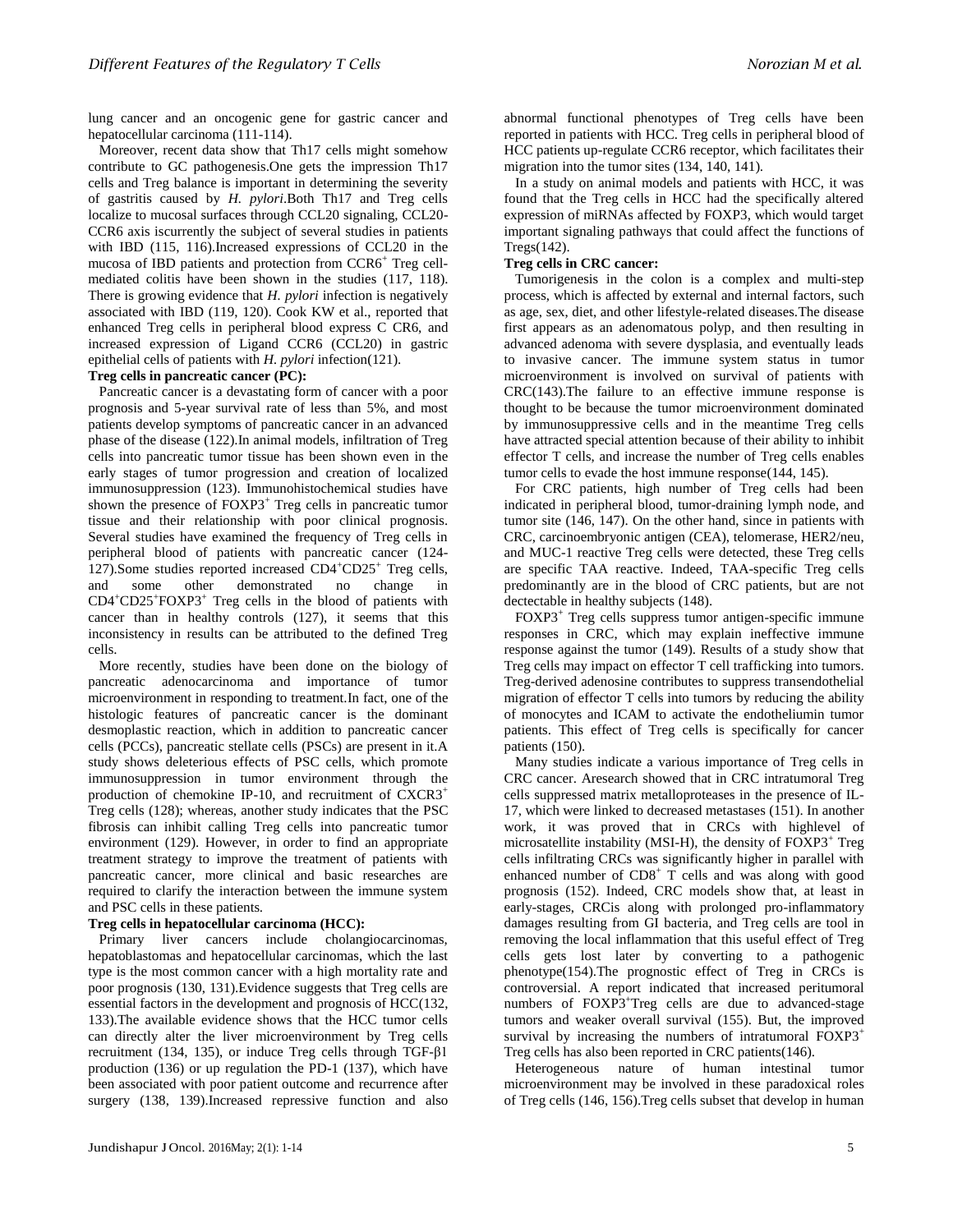colorectal cancer differ in their ability to suppress inflammation in comparison to Treg cells which are abundant in healthy individuals. Blatner et al., in 2012reported a subset of Treg cells in human and mice modeling of colorectal cancer, which express FOXP3 and RORγt markers, and these cells have both pro-inflammatory and cell suppressive functions pro-inflammatory and cell suppressive functions [\(157\)](#page-9-29).Therefore, these findings suggest that Treg cells are usually very protective by suppressing inflammation in cancer, but changes of these cells to the cells expressing RORγt is deleterious. On the other hand, it has been shown that the activation of Wnt/β-catenin signaling pathway increases RORγt expression in these T cells [\(158,](#page-9-30) [159\)](#page-9-31).Thus, the activation of Wnt signaling pathway in inflammation conditions can inhibit the function of Treg cells, which the lack of control in this

## process can lead to autoimmune responses and even cancer. **The role of inhibitory cytokines in CRC**

IL10 is an immunosuppressive cytokine that is upregulated in cancer, and it has been attributed with a role in inhibiting tumor lysis and tumor rejection as well as according some studies has a protective role.The immunosuppressive function of IL10 can be related to its effects on antigen-presenting cells and T cells. IL10 downregulates expression of costimulatory molecules by dendritic cells and induces T-cell anergy in dealing with the antigen [\(160,](#page-9-32) [161\)](#page-9-33).The inhibitory impacts of IL10 are not always consistent; for instance IL10 in mice suppresses the proliferation of  $CD4^+$  T cells but not necessarily expression of cytokines such as IFNg; or IL10 has various effects on CD8<sup>+</sup> T cellsand unexpectedly activates and expands tumor-resident T cells[\(162,](#page-9-34) [163\)](#page-9-35). Inhibitory and enhancing effects of IL-10 on T cells depend on the activation status of these cells.The timing of exposure to IL10 seems to be significant, so that inhibitory effects at antigen priming, and stimulatory at recall[\(164\)](#page-9-36).Recent results show important role of IL10 in IFN-γ –dependent tumor lysis and cytotoxic T-cell differentiation [\(163,](#page-9-35) [165,](#page-9-37) [166\)](#page-9-38).The anti-inflammatory features of IL10, especially in the colon, indicate that this cytokine can suppress some immune responses while enhancing others.

In adenomatous polyps in the small intestine of APC<sup>Δ468</sup>mouse model, deficient in IL-10 exacerbate the polyps in the colon and vice versa reduced in the small intestine, suggesting different nature of inflammation in the small intestine and colon.Since polyps is inhibited in the colon but not in small intestine of germ-free mice or treated with antibiotics, this difference could be related to microbes [\(167,](#page-9-39) [168\)](#page-9-40).

IL-10 production by Treg cells is essential to control tumorigenesis in intestinal dysplasia derived from inflammation[\(169\)](#page-9-41).Similarly, in murine model of IBD showed that recombinant IL-10 can improve symptoms [\(170\)](#page-9-42).However, clinical results in patients with IBD have been disappointing due to dose-limiting systemic toxicity of cytokine. Recently study on the APC<sup>min/+</sup> mouse model of intestinal polyposis showed that oral administration of IL-10 by effects on IL-17 producing CD4+Foxp3+RORγt+ pathogenic T-regulatory can suppress polyps and improve systemic pathologies and increase the lifespan of mice[\(171\)](#page-10-0).

**TGF-β:** TGF-β plays a dual role in human diseases with the influence of context. TGF-β can act as a tumor suppressor and oncogenes [\(172\)](#page-10-1).Its tumor suppression functions, which are observed in the early stages of cancer and in normal cells, include inhibition of cell proliferation, induction of apoptosis and autophagy regulation. As tumors grow, they alter their response to TGF-β and this factor can be used as a strong

promoter of cell motility, invasion, and metastasis as well as maintain tumor stem cell. Also, TGF-βinduces epithelial to mesenchymal transition (EMT) in aggressive and invasive tumors [\(173\)](#page-10-2). Studies have shown that TGF-β can activate the Smad-independent pathways. TGF-β induces activation of Erk signaling in colorectal cancer and breast cancer cells to promote of adherens junctions and cell migration [\(174,](#page-10-3) [175\)](#page-10-4). It has been widely proven that increased expression of TGF-β, mutations or loss of TGF-β receptors or Smad2/4 could lead to the development of colorectal, pancreatic, gastric and prostate tumors [\(176\)](#page-10-5).Allelic variants of Smad7 (TGFβ signaling pathway inhibitor),characterized by reduced expression of Smad7, is associated with increased risk of colitis-associated colorectal cancer [\(177,](#page-10-6) [178\)](#page-10-7).

In a mouse model, inducing increased Smad7expression in T cells was shown to promote the number of cells  $CD4^+$  T-bet<sup>+</sup> ROR $\gamma t^+$  T cells infiltration of tumor, which these cells produce TNF-α and IFN-γ; in indeed, the plastic effects of Smad7 on T cells phenotype lead to protection against colon cancer [\(179\)](#page-10-8).

**IL-35:**Immunosuppressive and anti-inflammatory functions of IL-35suppress T CD4 and T CD8 proliferation, as well as inhibit the TH17 function and cell differentiation into TH17 [\(3\)](#page-6-2).Also, IL-35 possesses the ability to inhibit antibody response and plays a role in infectious tolerance [\(180,](#page-10-9) [181\)](#page-10-10). Generally, IL-35 expression has been considered by suppressing immune system associated with tumor progression and poor prognosis[\(59,](#page-7-44) [182,](#page-10-11) [183\)](#page-10-12). In a study, increased expression of IL-35 in colorectal tumor cells and its relationship with tumor metastasis and clinical stages of the disease have been reported [\(60\)](#page-7-45).However, conflicting results have been reported, for example, ectopic expression of IL-35 is said to suppress cell growth in cancer cells through G1 phase cell cycle arrest with increased apoptosis [\(184\)](#page-10-13).. But the exact impact of IL-35 is still not entirely clear on tumorigenesis, especially in the development and metastasis of colorectal cancer.

## **Treg cells as a therapeutic tool in the treatment of CRC**

Treg cell-mediated immune suppression is one of the main barriers to succeeded tumor immunotherapy[\(185\)](#page-10-14).Treg cells may be an attractive therapeutic target. Depletion of Tregs by cytotoxic drugs and Treg modulation in patients with CRC might raise antitumor immune immunotherapy [\(186\)](#page-10-15).In addition, the study showed that depletion of Treg cells in the peripheral blood of patients with CRC enhances CD4<sup>+</sup> T cell responses to TAA antigens [\(148\)](#page-9-21).However, currently losses or profits of increased Treg cells are more controversial in CRC. Since there are differences between Treg cells and Effector T cells in the repertoires of TAA antigens recognized by these cells, selected sets of TAAs can be used for tumor vaccinations that induce optimal effector T-cell responses but at least Treg activity without the need for remove of Treg cells [\(187\)](#page-10-16).

One of the new therapeutic approaches for cancer treatment is the immune checkpoint inhibitors.Preliminary studies suggest that the immune checkpoint inhibitors, especially anti-CTLA4, anti-PD-1 and anti-PD-L1 may be effective in the treatment of patients with GI cancer[\(188-190\)](#page-10-17). In advanced gastric and colonic cancer, different clinical trials using antibodies to CTLA4, PD-1 and PD-L1 alone or in combination are currently ongoing. Primary findings wereelevated immune response by these drugs, while CTLA4 antibodies can increase T cells activated through APC cells in the lymphoid tissues, regulation of signaling pathways associated with PD-1 can lead to more effective function of effector T cells by interfering with tumor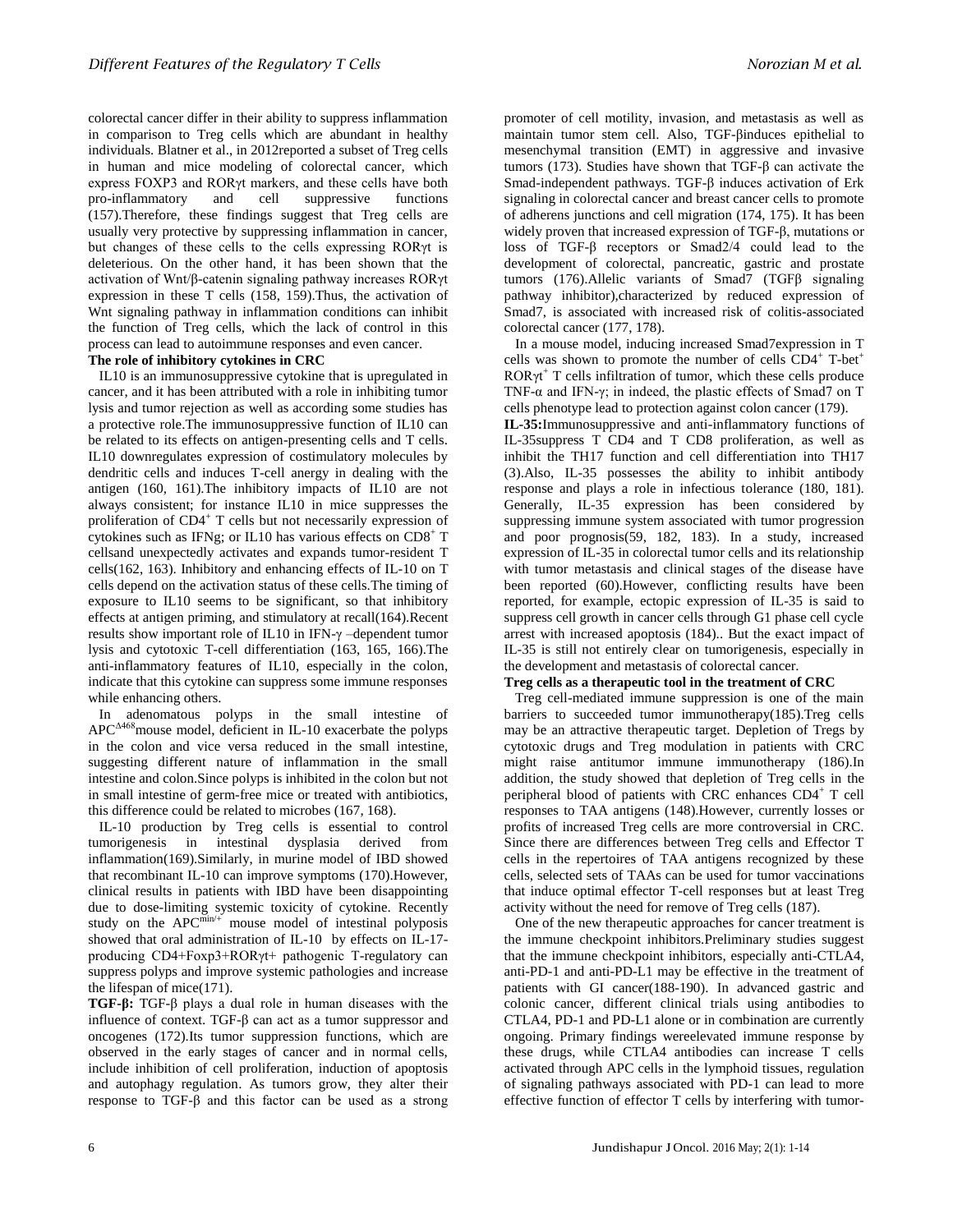associated immune suppression [\(188,](#page-10-17) [191,](#page-10-18) [192\)](#page-10-19).Other immune checkpoints such as OX40, TIM 3 and LAG 3 are also in progress in early clinical trials[\(193-195\)](#page-10-20). Therefore, combination therapies taking into account immune checkpoint inhibitors combined with other therapies such as chemotherapy, radiotherapy, etc. are suitable alternative treatment options, which are currently in early stages of development [\(196,](#page-10-21) [197\)](#page-10-22).The combination of oncolytic virus with immune checkpoint inhibitors can increase the treatment efficiency of these inhibitors through induction of tumor infiltration [\(198,](#page-10-23) [199\)](#page-10-24).

#### **Concluding remarks**

Regulatory T cells are a key factor in suppressing inflammation and maintaining immune tolerance,escaping tumor immune and reversing adoptive immunotherapy in cancer patients.The immunosuppressive function of Treg cells is especially important in the intestine where its mucosa is exposed to a variety of foreign antigens.Treg cell dysfunction is associated with a disruption in intestinal tolerance and imbalance of microbiota that may contribute to pathological inflammatory processes such as IBD and CRC diseases.Studies have reported Treg cells dysfunction in IBD patients and high densities of tumor-infiltrating Treg cells in CRC patients and its relationship with better or worse outcomes for disease. Detailed explanation is not clear for these inconsistent results. Treg cells phenotypic heterogeneity, gene expression andTreg cells functional activitiesmay have contributed to the somewhat contradictory results; it can be noted to other factors such asinsufficient markers or different techniques employed in researches to identify and monitor Treg cells, as well as microbial, nutritional and environmental agents associated with such diseases are important*.*

According to a heterogenous population of regulatory T cells, identifying the subsets of Treg cells and their specific roles is critical to the discovery of pathologicalTregs, targeting them as opposed to systemic therapies and thus single cell analyses, such as single cell RNA-seq, may help to recognition these cells.

## **Conflict of Interest**

There is no conflict of interest to be declared.

# **Authors' contributions**

 All authors contributed to this project and article equally. All authors read and approved the final manuscript.

## **References**

- <span id="page-6-0"></span>1. Belkaid Y, Rouse BT. Natural regulatory T cells in infectious disease. Nature immunology. 2005;6(4):353-60.
- <span id="page-6-1"></span>2. Danese S, Rutella S. The Janus face of CD4+CD25+ regulatory T cells in cancer and autoimmunity. Current medicinal chemistry. 2007;14(6):649-66.
- <span id="page-6-2"></span>3. Collison LW, Chaturvedi V, Henderson AL, Giacomin PR, Guy C, Bankoti J, et al. IL-35-mediated induction of a potent regulatory T cell population. Nature immunology. 2010;11(12):1093-101.
- 4. Levings MK, Gregori S, Tresoldi E, Cazzaniga S, Bonini C, Roncarolo MG. Differentiation of Tr1 cells by immature dendritic cells requires IL-10 but not CD25+CD4+ Tr cells. Blood. 2005;105(3):1162-9.
- 5. Weiner HL. Induction and mechanism of action of transforming growth factor-beta-secreting Th3 regulatory cells. Immunological reviews. 2001;182:207-14.
- <span id="page-6-3"></span>6. Peterson RA. Regulatory T-cells: diverse phenotypes integral to immune homeostasis and suppression. Toxicologic pathology. 2012;40(2):186-204.
- <span id="page-6-4"></span>7. Tran DQ, Ramsey H, Shevach EM. Induction of FOXP3 expression in naive human CD4+FOXP3 T cells by T-cell receptor stimulation is transforming

growth factor-beta dependent but does not confer a regulatory phenotype. Blood. 2007;110(8):2983-90.

- <span id="page-6-5"></span>8. Sojka DK, Huang YH, Fowell DJ. Mechanisms of regulatory T-cell suppression - a diverse arsenal for a moving target. Immunology. 2008;124(1):13-22.
- <span id="page-6-6"></span>9. Bilate AM, Lafaille JJ. Induced CD4+Foxp3+ regulatory T cells in immune tolerance. Annual review of immunology. 2012;30:733-58.
- <span id="page-6-7"></span>10. Lowther DE, Hafler DA. Regulatory T cells in the central nervous system. Immunological reviews. 2012;248(1):156-69.
- <span id="page-6-8"></span>11. Barnes MJ, Powrie F. Hybrid Treg cells: steel frames and plastic exteriors. Nature immunology. 2009;10(6):563-4.
- <span id="page-6-9"></span>12. Sawant DV, Vignali DA. Once a Treg, always a Treg? Immunological reviews. 2014;259(1):173-91.
- <span id="page-6-10"></span>13. Panduro M, Benoist C, Mathis D. Tissue Tregs. Annual review of immunology. 2016;34:609-33.
- <span id="page-6-11"></span>14. Cebula A, Seweryn M, Rempala GA, Pabla SS, McIndoe RA, Denning TL, et al. Thymus-derived regulatory T cells contribute to tolerance to commensal microbiota. Nature. 2013;497(7448):258-62.
- <span id="page-6-12"></span>15. Kuhn KA, Stappenbeck TS. Peripheral education of the immune system by the colonic microbiota. Seminars in immunology. 2013;25(5):364-9.
- <span id="page-6-14"></span><span id="page-6-13"></span>16. Ai TL, Solomon BD, Hsieh CS. T-cell selection and intestinal homeostasis. Immunological reviews. 2014;259(1):60-74.
- 17. Atarashi K, Tanoue T, Oshima K, Suda W, Nagano Y, Nishikawa H, et al. Treg induction by a rationally selected mixture of Clostridia strains from the human microbiota. Nature. 2013;500(7461):232-6.
- <span id="page-6-15"></span>18. Iweala OI, Nagler CR. Immune privilege in the gut: the establishment and maintenance of non-responsiveness to dietary antigens and commensal flora. Immunological reviews. 2006;213:82-100.
- <span id="page-6-16"></span>19. Atarashi K, Tanoue T, Shima T, Imaoka A, Kuwahara T, Momose Y, et al. Induction of colonic regulatory T cells by indigenous Clostridium species. Science (New York, NY). 2011;331(6015):337-41.
- <span id="page-6-17"></span>20. Kim KS, Hong SW, Han D, Yi J, Jung J, Yang BG, et al. Dietary antigens limit mucosal immunity by inducing regulatory T cells in the small intestine. Science (New York, NY). 2016;351(6275):858-63.
- <span id="page-6-18"></span>21. Xiao S, Jin H, Korn T, Liu SM, Oukka M, Lim B, et al. Retinoic acid increases Foxp3+ regulatory T cells and inhibits development of Th17 cells by enhancing TGF-beta-driven Smad3 signaling and inhibiting IL-6 and IL-23 receptor expression. Journal of immunology (Baltimore, Md : 1950). 2008;181(4):2277-84.
- <span id="page-6-19"></span>22. Hammerschmidt SI, Friedrichsen M, Boelter J, Lyszkiewicz M, Kremmer E, Pabst O, et al. Retinoic acid induces homing of protective T and B cells to the gut after subcutaneous immunization in mice. The Journal of clinical investigation. 2011;121(8):3051-61.
- <span id="page-6-20"></span>23. Kushwah R, Hu J. Role of dendritic cells in the induction of regulatory T cells. Cell & bioscience. 2011;1(1):20.
- <span id="page-6-21"></span>24. Mucida D, Kutchukhidze N, Erazo A, Russo M, Lafaille JJ, Curotto de Lafaille MA. Oral tolerance in the absence of naturally occurring Tregs. The Journal of clinical investigation. 2005;115(7):1923-33.
- <span id="page-6-22"></span>25. Josefowicz SZ, Niec RE, Kim HY, Treuting P, Chinen T, Zheng Y, et al. Extrathymically generated regulatory T cells control mucosal TH2 inflammation. Nature. 2012;482(7385):395-9.
- <span id="page-6-23"></span>26. Lathrop SK, Bloom SM, Rao SM, Nutsch K, Lio CW, Santacruz N, et al. Peripheral education of the immune system by colonic commensal microbiota. Nature. 2011;478(7368):250-4.
- <span id="page-6-24"></span>27. Haribhai D, Williams JB, Jia S, Nickerson D, Schmitt EG, Edwards B, et al. A requisite role for induced regulatory T cells in tolerance based on expanding antigen receptor diversity. Immunity. 2011;35(1):109-22.
- <span id="page-6-25"></span>28. Thornton AM, Korty PE, Tran DQ, Wohlfert EA, Murray PE, Belkaid Y, et al. Expression of Helios, an Ikaros transcription factor family member, differentiates thymic-derived from peripherally induced Foxp3+ T regulatory cells. Journal of immunology. 2010;184(7):3433-41.
- <span id="page-6-26"></span>29. Gottschalk RA, Corse E, Allison JP. Expression of Helios in peripherally induced Foxp3+ regulatory T cells. Journal of immunology. 2012;188(3):976-80.
- <span id="page-6-27"></span>30. Himmel ME, MacDonald KG, Garcia RV, Steiner TS, Levings MK. Helios+ and Helios- cells coexist within the natural FOXP3+ T regulatory cell subset in humans. Journal of immunology. 2013;190(5):2001-8.
- <span id="page-6-28"></span>31. Yadav M, Louvet C, Davini D, Gardner JM, Martinez-Llordella M, Bailey-Bucktrout S, et al. Neuropilin-1 distinguishes natural and inducible regulatory T cells among regulatory T cell subsets in vivo. The Journal of experimental medicine. 2012;209(10):1713-22.
- <span id="page-6-29"></span>32. Milpied P, Renand A, Bruneau J, Mendes-da-Cruz DA, Jacquelin S, Asnafi V, et al. Neuropilin-1 is not a marker of human Foxp3+ Treg. European journal of immunology. 2009;39(6):1466-71.
- <span id="page-6-30"></span>33. Kurashima Y, Goto Y, Kiyono H. Mucosal innate immune cells regulate both gut homeostasis and intestinal inflammation. European journal of immunology. 2013;43(12):3108-15.
- <span id="page-6-31"></span>34. Farkas AM, Panea C, Goto Y, Nakato G, Galan-Diez M, Narushima S, et al. Induction of Th17 cells by segmented filamentous bacteria in the murine intestine. Journal of immunological methods. 2015;421:104-11.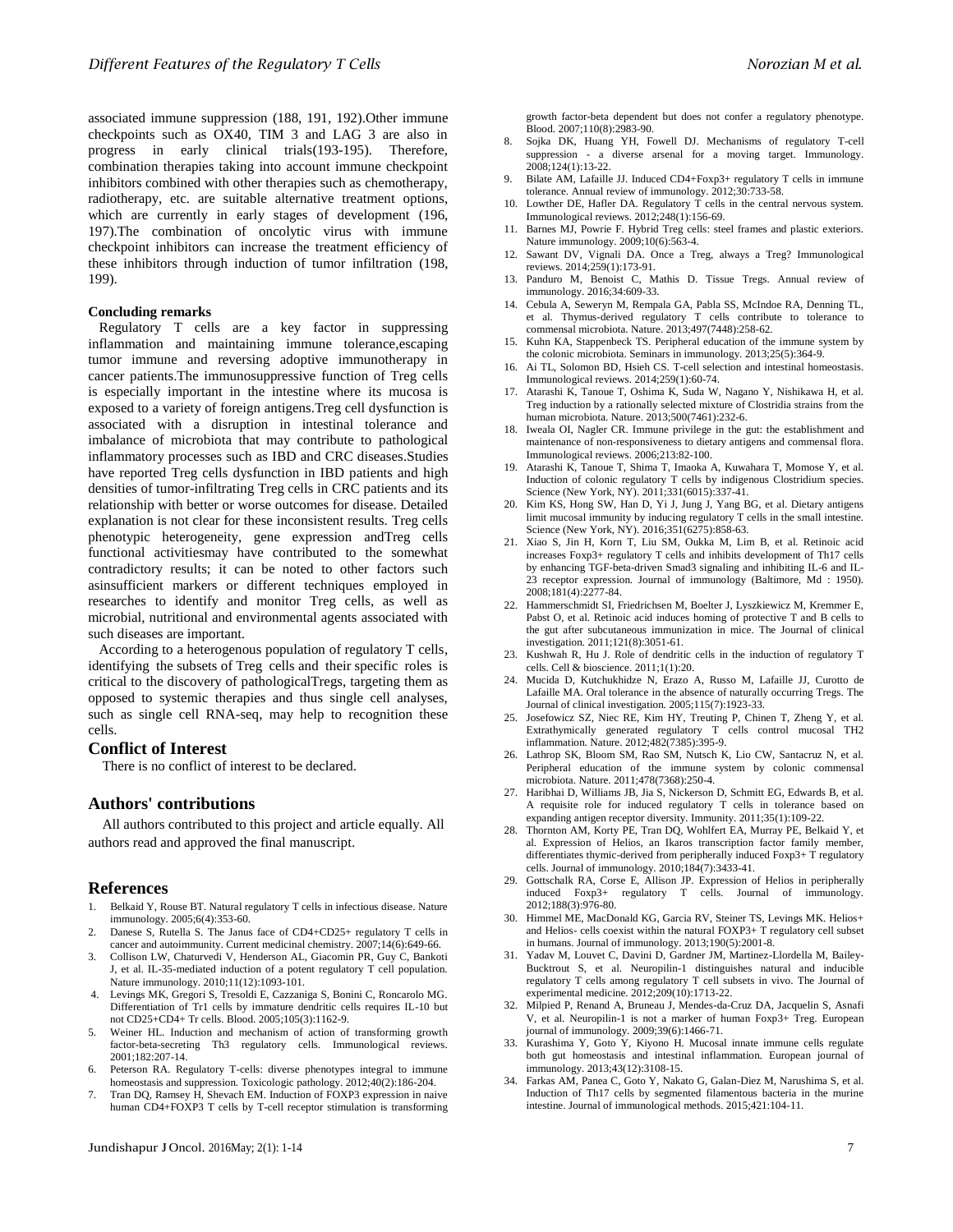- <span id="page-7-0"></span>35. Round JL, Mazmanian SK. Inducible Foxp3+ regulatory T-cell development by a commensal bacterium of the intestinal microbiota. Proceedings of the National Academy of Sciences of the United States of America. 2010;107(27):12204-9.
- <span id="page-7-1"></span>36. Narushima S, Sugiura Y, Oshima K, Atarashi K, Hattori M, Suematsu M, et al. Characterization of the 17 strains of regulatory T cell-inducing humanderived Clostridia. Gut microbes. 2014;5(3):333-9.
- <span id="page-7-2"></span>37. Arpaia N, Campbell C, Fan X, Dikiy S, van der Veeken J, deRoos P, et al. Metabolites produced by commensal bacteria promote peripheral regulatory T-cell generation. Nature. 2013;504(7480):451-5.
- <span id="page-7-3"></span>38. Kim CH, Park J, Kim M. Gut microbiota-derived short-chain Fatty acids, T cells, and inflammation. Immune network. 2014;14(6):277-88.
- <span id="page-7-4"></span>39. Veldhoen M, Ferreira C. Influence of nutrient-derived metabolites on lymphocyte immunity. Nature medicine. 2015;21(7):709-18.
- <span id="page-7-5"></span>40. Masri OA, Chalhoub JM, Sharara AI. Role of vitamins in gastrointestinal diseases. World journal of gastroenterology. 2015;21(17):5191-209.
- <span id="page-7-6"></span>41. Mora JR, Iwata M, von Andrian UH. Vitamin effects on the immune system: vitamins A and D take centre stage. Nature reviews Immunology. 2008;8(9):685-98.
- <span id="page-7-7"></span>42. Benson MJ, Pino-Lagos K, Rosemblatt M, Noelle RJ. All-trans retinoic acid mediates enhanced T reg cell growth, differentiation, and gut homing in the face of high levels of co-stimulation. The Journal of experimental medicine. 2007;204(8):1765-74.
- 43. Sun CM, Hall JA, Blank RB, Bouladoux N, Oukka M, Mora JR, et al. Small intestine lamina propria dendritic cells promote de novo generation of Foxp3 T reg cells via retinoic acid. The Journal of experimental medicine. 2007;204(8):1775-85.
- 44. Tokuyama H, Tokuyama Y. The regulatory effects of all-trans-retinoic acid on isotype switching: retinoic acid induces IgA switch rearrangement in cooperation with IL-5 and inhibits IgG1 switching. Cellular immunology. 1999;192(1):41-7.
- <span id="page-7-8"></span>45. Mucida D, Park Y, Kim G, Turovskaya O, Scott I, Kronenberg M, et al. Reciprocal TH17 and regulatory T cell differentiation mediated by retinoic acid. Science (New York, NY). 2007;317(5835):256-60.
- <span id="page-7-9"></span>46. Reifen R, Nur T, Ghebermeskel K, Zaiger G, Urizky R, Pines M. Vitamin A deficiency exacerbates inflammation in a rat model of colitis through activation of nuclear factor-kappaB and collagen formation. The Journal of nutrition. 2002;132(9):2743-7.
- <span id="page-7-10"></span>47. Mouli VP, Ananthakrishnan AN. vitamin D and inflammatory bowel diseases. Alimentary pharmacology & therapeutics. 2014;39(2):125-36.
- <span id="page-7-11"></span>48. Liu W, Chen Y, Golan MA, Annunziata ML, Du J, Dougherty U, et al. Intestinal epithelial vitamin D receptor signaling inhibits experimental colitis. The Journal of clinical investigation. 2013;123(9):3983-96.
- <span id="page-7-12"></span>49. Ananthakrishnan AN, Khalili H, Higuchi LM, Bao Y, Korzenik JR, Giovannucci EL, et al. Higher predicted vitamin D status is associated with reduced risk of Crohn's disease. Gastroenterology. 2012;142(3):482-9.
- <span id="page-7-13"></span>50. Eloranta JJ, Wenger C, Mwinyi J, Hiller C, Gubler C, Vavricka SR, et al. Association of a common vitamin D-binding protein polymorphism with inflammatory bowel disease. Pharmacogenetics and genomics. 2011;21(9):559-64.
- <span id="page-7-14"></span>51. Harrison OJ, Powrie FM. Regulatory T cells and immune tolerance in the intestine. Cold Spring Harbor perspectives in biology. 2013;5(7):410-36.
- <span id="page-7-15"></span>52. Asseman C, Mauze S, Leach MW, Coffman RL, Powrie F. An essential role for interleukin 10 in the function of regulatory T cells that inhibit intestinal inflammation. The Journal of experimental medicine. 1999;190(7):995-1004.
- <span id="page-7-16"></span>53. Davidson NJ, Leach MW, Fort MM, Thompson-Snipes L, Kuhn R, Muller W, et al. T helper cell 1-type CD4+ T cells, but not B cells, mediate colitis in interleukin 10-deficient mice. The Journal of experimental medicine. 1996;184(1):241-51.
- <span id="page-7-17"></span>54. Murai M, Turovskaya O, Kim G, Madan R, Karp CL, Cheroutre H, et al. Interleukin 10 acts on regulatory T cells to maintain expression of the transcription factor Foxp3 and suppressive function in mice with colitis. Nature immunology. 2009;10(11):1178-84.
- <span id="page-7-18"></span>55. Nakamura K, Kitani A, Strober W. Cell contact-dependent immunosuppression by CD4(+)CD25(+) regulatory T cells is mediated by cell surface-bound transforming growth factor beta. The Journal of experimental medicine. 2001;194(5):629-44.
- <span id="page-7-19"></span>56. Powrie F, Carlino J, Leach MW, Mauze S, Coffman RL. A critical role for transforming growth factor-beta but not interleukin 4 in the suppression of T helper type 1-mediated colitis by CD45RB(low) CD4+ T cells. The Journal of experimental medicine. 1996;183(6):2669-74.
- <span id="page-7-20"></span>57. Nakamura K, Kitani A, Fuss I, Pedersen A, Harada N, Nawata H, et al. TGFbeta 1 plays an important role in the mechanism of CD4+CD25+ regulatory T cell activity in both humans and mice. Journal of immunology 2004;172(2):834-42.
- <span id="page-7-21"></span>58. Fan YG, Zhai JM, Wang W, Feng B, Yao GL, An YH, et al. IL-35 overexpression is associated with genesis of gastric cancer. Asian Pacific journal of cancer prevention : APJCP. 2015;16(7):2845-9.
- <span id="page-7-44"></span>59. Gu X, Tian T, Zhang B, Liu Y, Yuan C, Shao L, et al. Elevated plasma interleukin-35 levels predict poor prognosis in patients with non-small cell

lung cancer. Tumour biology : the journal of the International Society for Oncodevelopmental Biology and Medicine. 2015;36(4):2651-6.

- <span id="page-7-45"></span>60. Zeng JC, Zhang Z, Li TY, Liang YF, Wang HM, Bao JJ, et al. Assessing the role of IL-35 in colorectal cancer progression and prognosis. International journal of clinical and experimental pathology. 2013;6(9):1806-16.
- <span id="page-7-22"></span>61. Baumgart DC, Carding SR. Inflammatory bowel disease: cause and immunobiology. Lancet (London, England). 2007;369(9573):1627-40.
- <span id="page-7-23"></span>62. Uhlig HH, Powrie F. Mouse models of intestinal inflammation as tools to understand the pathogenesis of inflammatory bowel disease. European journal of immunology. 2009;39(8):2021-6.
- <span id="page-7-24"></span>63. Ostanin DV, Bao J, Koboziev I, Gray L, Robinson-Jackson SA, Kosloski-Davidson M, et al. T cell transfer model of chronic colitis: concepts, considerations, and tricks of the trade. American journal of physiology Gastrointestinal and liver physiology. 2009;296(2):G135-46.
- <span id="page-7-25"></span>64. Eastaff-Leung N, Mabarrack N, Barbour A, Cummins A, Barry S. Foxp3+ regulatory T cells, Th17 effector cells, and cytokine environment in inflammatory bowel disease. Journal of clinical immunology. 2010;30(1):80- 9.
- <span id="page-7-26"></span>65. Holmen N, Lundgren A, Lundin S, Bergin AM, Rudin A, Sjovall H, et al. Functional CD4+CD25high regulatory T cells are enriched in the colonic mucosa of patients with active ulcerative colitis and increase with disease activity. Inflammatory bowel diseases. 2006;12(6):447-56.
- <span id="page-7-27"></span>66. Ueno A, Jijon H, Chan R, Ford K, Hirota C, Kaplan GG, et al. Increased prevalence of circulating novel IL-17 secreting Foxp3 expressing CD4+ T cells and defective suppressive function of circulating Foxp3+ regulatory cells support plasticity between Th17 and regulatory T cells in inflammatory bowel disease patients. Inflammatory bowel diseases. 2013;19(12):2522-34.
- <span id="page-7-28"></span>67. Veltkamp C, Anstaett M, Wahl K, Moller S, Gangl S, Bachmann O, et al. Apoptosis of regulatory T lymphocytes is increased in chronic inflammatory bowel disease and reversed by anti-TNFalpha treatment. Gut. 2011;60(10):1345-53.
- <span id="page-7-29"></span>68. Maul J, Loddenkemper C, Mundt P, Berg E, Giese T, Stallmach A, et al. Peripheral and intestinal regulatory CD4+ CD25(high) T cells in inflammatory bowel disease. Gastroenterology. 2005;128(7):1868-78.
- <span id="page-7-30"></span>69. Kelsen J, Agnholt J, Hoffmann HJ, Romer JL, Hvas CL, Dahlerup JF. FoxP3(+)CD4(+)CD25(+) T cells with regulatory properties can be cultured from colonic mucosa of patients with Crohn's disease. Clinical and experimental immunology. 2005;141(3):549-57.
- <span id="page-7-31"></span>70. Saruta M, Yu QT, Fleshner PR, Mantel PY, Schmidt-Weber CB, Banham AH, et al. Characterization of FOXP3+CD4+ regulatory T cells in Crohn's disease. Clinical immunology (Orlando, Fla). 2007;125(3):281-90.
- <span id="page-7-32"></span>71. Monteleone G, Kumberova A, Croft NM, McKenzie C, Steer HW, MacDonald TT. Blocking Smad7 restores TGF-beta1 signaling in chronic inflammatory bowel disease. The Journal of clinical investigation.  $2001 \cdot 108(4) \cdot 601 - 9$
- <span id="page-7-33"></span>72. Okou DT, Mondal K, Faubion WA, Kobrynski LJ, Denson LA, Mulle JG, et al. Exome sequencing identifies a novel FOXP3 mutation in a 2-generation family with inflammatory bowel disease. Journal of pediatric gastroenterology and nutrition. 2014;58(5):561-8.
- <span id="page-7-34"></span>Kwon HK, Lee CG, So JS, Chae CS, Hwang JS, Sahoo A, et al. Generation of regulatory dendritic cells and CD4+Foxp3+ T cells by probiotics administration suppresses immune disorders. Proceedings of the National Academy of Sciences of the United States of America. 2010;107(5):2159-64.
- <span id="page-7-35"></span>74. Hovhannisyan Z, Treatman J, Littman DR, Mayer L. Characterization of interleukin-17-producing regulatory T cells in inflamed intestinal mucosa from patients with inflammatory bowel diseases. Gastroenterology. 2011;140(3):957-65.
- <span id="page-7-36"></span>75. Kryczek I, Wu K, Zhao E, Wei S, Vatan L, Szeliga W, et al. IL-17+ regulatory T cells in the microenvironments of chronic inflammation and cancer. Journal of immunology. 2011;186(7):4388-95.
- <span id="page-7-37"></span>76. Biancheri P, Giuffrida P, Docena GH, MacDonald TT, Corazza GR, Di Sabatino A. The role of transforming growth factor (TGF)-beta in modulating the immune response and fibrogenesis in the gut. Cytokine & growth factor reviews. 2014;25(1):45-55.
- <span id="page-7-38"></span>77. Ciacci C, Lind SE, Podolsky DK. Transforming growth factor beta regulation of migration in wounded rat intestinal epithelial monolayers. Gastroenterology. 1993;105(1):93-101.
- <span id="page-7-39"></span>78. Faria AM, Weiner HL. Oral tolerance and TGF-beta-producing cells. Inflammation & allergy drug targets. 2006;5(3):179-90.
- <span id="page-7-40"></span>79. Massague J, Chen YG. Controlling TGF-beta signaling. Genes & development. 2000;14(6):627-44.
- <span id="page-7-41"></span>80. Briones-Orta MA, Tecalco-Cruz AC, Sosa-Garrocho M, Caligaris C, Macias-Silva M. Inhibitory Smad7: emerging roles in health and disease. Current molecular pharmacology. 2011;4(2):141-53.
- <span id="page-7-42"></span>81. Zorzi F, Angelucci E, Sedda S, Pallone F, Monteleone G. Smad7 antisense oligonucleotide-based therapy for inflammatory bowel diseases. Digestive and liver disease. 2013;45(7):552-5.
- <span id="page-7-43"></span>82. Rubtsov YP, Rasmussen JP, Chi EY, Fontenot J, Castelli L, Ye X, et al. Regulatory T cell-derived interleukin-10 limits inflammation at environmental interfaces. Immunity. 2008;28(4):546-58.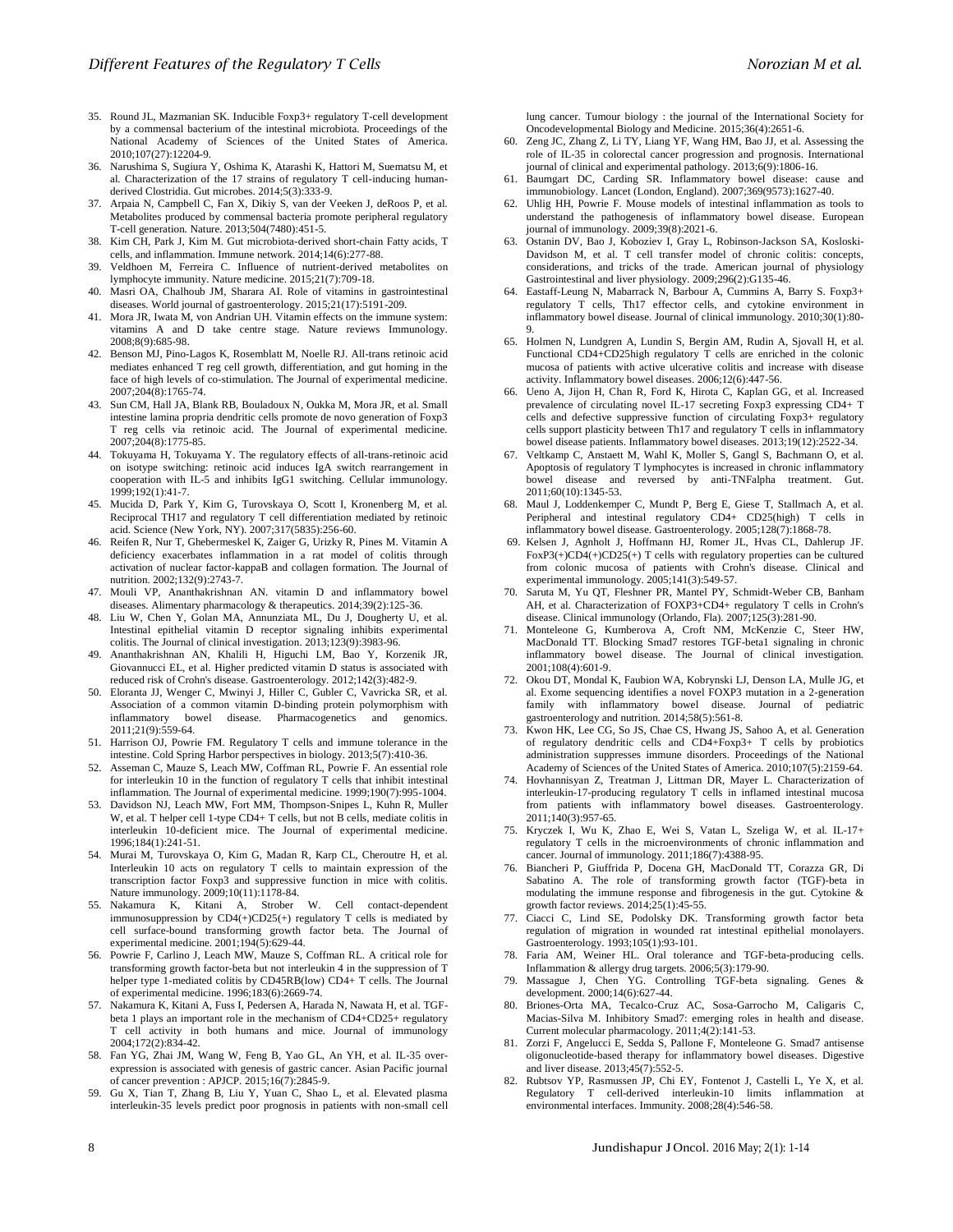- <span id="page-8-0"></span>83. Powrie F, Leach MW, Mauze S, Menon S, Caddle LB, Coffman RL. Inhibition of Th1 responses prevents inflammatory bowel disease in scid mice reconstituted with CD45RBhi CD4+ T cells. Immunity. 1994;1(7):553- 62.
- <span id="page-8-1"></span>84. Steidler L, Hans W, Schotte L, Neirynck S, Obermeier F, Falk W, et al. Treatment of murine colitis by Lactococcus lactis secreting interleukin-10. Science (New York, NY). 2000;289(5483):1352-5.
- <span id="page-8-2"></span>85. Shouval DS, Biswas A, Goettel JA, McCann K, Conaway E, Redhu NS, et al. Interleukin-10 receptor signaling in innate immune cells regulates mucosal immune tolerance and anti-inflammatory macrophage function. Immunity. 2014;40(5):706-19.
- <span id="page-8-3"></span>86. Zigmond E, Bernshtein B, Friedlander G, Walker CR, Yona S, Kim KW, et al. Macrophage-restricted interleukin-10 receptor deficiency, but not IL-10 deficiency, causes severe spontaneous colitis. Immunity. 2014;40(5):720-33.
- <span id="page-8-4"></span>87. Huber S, Gagliani N, Esplugues E, O'Connor W, Jr., Huber FJ, Chaudhry A, et al. Th17 cells express interleukin-10 receptor and are controlled by Foxp3(-) and Foxp3+ regulatory CD4+ T cells in an interleukin-10dependent manner. Immunity. 2011;34(4):554-65.
- <span id="page-8-5"></span>88. Chaudhry A, Samstein RM, Treuting P, Liang Y, Pils MC, Heinrich JM, et al. Interleukin-10 signaling in regulatory T cells is required for suppression of Th17 cell-mediated inflammation. Immunity. 2011;34(4):566-78.
- <span id="page-8-6"></span>89. Sarrabayrouse G, Bossard C, Chauvin JM, Jarry A, Meurette G, Quevrain E, et al. CD4CD8alphaalpha lymphocytes, a novel human regulatory T cell subset induced by colonic bacteria and deficient in patients with inflammatory bowel disease. PLoS biology. 2014;12(4):536-57.
- <span id="page-8-7"></span>90. Collison LW, Workman CJ, Kuo TT, Boyd K, Wang Y, Vignali KM, et al. The inhibitory cytokine IL-35 contributes to regulatory T-cell function. Nature. 2007;450(7169):566-9.
- <span id="page-8-8"></span>91. Dige A, Hvas CL, Deleuran B, Kelsen J, Bendix-Struve M, Dahlerup JF, et al. Adalimumab treatment in Crohn's disease does not induce early changes in regulatory T cells. Scandinavian journal of gastroenterology. 2011;46(10):1206-14.
- <span id="page-8-9"></span>92. Yokoyama Y, Fukunaga K, Fukuda Y, Tozawa K, Kamikozuru K, Ohnishi K, et al. Demonstration of low-regulatory CD25High+CD4+ and high-proinflammatory CD28-CD4+ T-Cell subsets in patients with ulcerative colitis: modified by selective granulocyte and monocyte adsorption apheresis. Digestive diseases and sciences. 2007;52(10):2725-31.
- <span id="page-8-10"></span>93. Boschetti G, Nancey S, Sardi F, Roblin X, Flourie B, Kaiserlian D. Therapy with anti-TNFalpha antibody enhances number and function of  $F(xp3(+)$ regulatory T cells in inflammatory bowel diseases. Inflammatory bowel diseases. 2011;17(1):160-70.
- <span id="page-8-11"></span>94. Di Sabatino A, Biancheri P, Piconese S, Rosado MM, Ardizzone S, Rovedatti L, et al. Peripheral regulatory T cells and serum transforming growth factor-beta: relationship with clinical response to infliximab in Crohn's disease. Inflammatory bowel diseases. 2010;16(11):1891-7.
- <span id="page-8-12"></span>95. Mottet C, Uhlig HH, Powrie F. Cutting edge: cure of colitis by CD4+CD25+ regulatory T cells. Journal of immunology. 2003;170(8):3939-43.
- <span id="page-8-13"></span>96. Desreumaux P, Foussat A, Allez M, Beaugerie L, Hebuterne X, Bouhnik Y, et al. Safety and efficacy of antigen-specific regulatory T-cell therapy for patients with refractory Crohn's disease. Gastroenterology. .<br>2012;143(5):1207-17.
- <span id="page-8-14"></span>97. Lindsey A, Torre, Freddie Bray, Rebecca L, Siegel, Jacques,et al. Global Cancer Statistics, 2012. CA CANCER J CLIN. 2015;65(4):87–108.
- <span id="page-8-15"></span>98. Brenner H, Rothenbacher D, Arndt V. Epidemiology of stomach cancer. Methods in molecular biology (Clifton, NJ). 2009;472(7):467-77.
- <span id="page-8-16"></span>99. Shen LS, Wang J, Shen DF, Yuan XL, Dong P, Li MX, et al.  $CD4(+)CD25(+)CD127(low)$  regulatory T cells express Foxp3 and suppress effector T cell proliferation and contribute to gastric cancers progression. Clinical immunology (Orlando, Fla). 2009;131(1):109-18.
- <span id="page-8-17"></span>100.Yuan XL, Chen L, Li MX, Dong P, Xue J, Wang J, et al. Elevated expression of Foxp3 in tumor-infiltrating Treg cells suppresses T-cell proliferation and contributes to gastric cancer progression in a COX-2-dependent manner. Clinical immunology (Orlando, Fla). 2010;134(3):277-88.
- 101.Enarsson K, Lundin BS, Johnsson E, Brezicka T, Quiding-Jarbrink M. CD4+ CD25high regulatory T cells reduce T cell transendothelial migration in cancer patients. European journal of immunology. 2007;37(1):282-91.
- <span id="page-8-19"></span>102.Ichihara F, Kono K, Takahashi A, Kawaida H, Sugai H, Fujii H. Increased populations of regulatory T cells in peripheral blood and tumor-infiltrating lymphocytes in patients with gastric and esophageal cancers. Clinical cancer research : an official journal of the American Association for Cancer Research. 2003;9(12):4404-8.
- <span id="page-8-20"></span>103.Mizukami Y, Kono K, Kawaguchi Y, Akaike H, Kamimura K, Sugai H, et al. CCL17 and CCL22 chemokines within tumor microenvironment are related to accumulation of Foxp3+ regulatory T cells in gastric cancer. International journal of cancer. 2008;122(10):2286-93.
- <span id="page-8-21"></span>104.Bartchewsky W, Jr., Martini MR, Masiero M, Squassoni AC, Alvarez MC, Ladeira MS, et al. Effect of Helicobacter pylori infection on IL-8, IL-1beta and COX-2 expression in patients with chronic gastritis and gastric cancer. Scandinavian journal of gastroenterology. 2009;44(2):153-61.
- 105.Sharma S, Yang SC, Zhu L, Reckamp K, Gardner B, Baratelli F, et al. Tumor cyclooxygenase-2/prostaglandin E2-dependent promotion of FOXP3 expression and CD4+ CD25+ T regulatory cell activities in lung cancer. Cancer research. 2005;65(12):5211-20.
- 106.Yaqub S, Henjum K, Mahic M, Jahnsen FL, Aandahl EM, Bjornbeth BA, et al. Regulatory T cells in colorectal cancer patients suppress anti-tumor immune activity in a COX-2 dependent manner. Cancer immunology, immunotherapy : CII. 2008;57(6):813-21.
- <span id="page-8-22"></span>107.Baratelli F, Lin Y, Zhu L, Yang SC, Heuze-Vourc'h N, Zeng G, et al. Prostaglandin E2 induces FOXP3 gene expression and T regulatory cell function in human CD4+ T cells. Journal of immunology. 2005;175(3):1483- 90.
- <span id="page-8-23"></span>108.Shen Z, Zhou S, Wang Y, Li RL, Zhong C, Liang C, et al. Higher intratumoral infiltrated Foxp3+ Treg numbers and Foxp3+/CD8+ ratio are associated with adverse prognosis in resectable gastric cancer. Journal of cancer research and clinical oncology. 2010;136(10):1585-95.
- <span id="page-8-24"></span>109.Won KY, Kim HS, Sung JY, Kim GY, Lee J, Park YK, et al. Tumoral FOXP3 has potential oncogenic function in conjunction with the p53 tumor suppressor protein and infiltrated Tregs in human breast carcinomas. Pathology, research and practice. 2013;209(12):767-73.
- <span id="page-8-25"></span>110.Zuo T, Liu R, Zhang H, Chang X, Liu Y, Wang L, et al. FOXP3 is a novel transcriptional repressor for the breast cancer oncogene SKP2. The Journal of clinical investigation. 2007;117(12):3765-73.
- <span id="page-8-26"></span>111.Tao H, Mimura Y, Aoe K, Kobayashi S, Yamamoto H, Matsuda E, et al. Prognostic potential of FOXP3 expression in non-small cell lung cancer cells combined with tumor-infiltrating regulatory T cells. Lung cancer (Amsterdam, Netherlands). 2012;75(1):95-101.
- 112.Wang L, Liu R, Li W, Chen C, Katoh H, Chen GY, et al. Somatic single hits inactivate the X-linked tumor suppressor FOXP3 in the prostate. Cancer cell. 2009;16(4):336-46.
- 113.Wang WH, Jiang CL, Yan W, Zhang YH, Yang JT, Zhang C, et al. FOXP3 expression and clinical characteristics of hepatocellular carcinoma. World journal of gastroenterology. 2010;16(43):5502-9.
- 114.Yoshii M, Tanaka H, Ohira M, Muguruma K, Iwauchi T, Lee T, et al. Expression of Forkhead box P3 in tumour cells causes immunoregulatory function of signet ring cell carcinoma of the stomach. British journal of cancer. 2012;106(10):1668-74.
- <span id="page-8-27"></span>115.Comerford I, Bunting M, Fenix K, Haylock-Jacobs S, Litchfield W, Harata-Lee Y, et al. An immune paradox: how can the same chemokine axis regulate both immune tolerance and activation?: CCR6/CCL20: a chemokine axis balancing immunological tolerance and inflammation in autoimmune disease. BioEssays : news and reviews in molecular, cellular and developmental biology. 2010;32(12):1067-76.
- <span id="page-8-28"></span>116.Lee AY, Eri R, Lyons AB, Grimm MC, Korner H. CC Chemokine Ligand 20 and Its Cognate Receptor CCR6 in Mucosal T Cell Immunology and Inflammatory Bowel Disease: Odd Couple or Axis of Evil? Frontiers in immunology. 2013;35(6):194-99.
- <span id="page-8-29"></span>117.Kaser A, Ludwiczek O, Holzmann S, Moschen AR, Weiss G, Enrich B, et al. Increased expression of CCL20 in human inflammatory bowel disease. Journal of clinical immunology. 2004;24(1):74-85.
- <span id="page-8-30"></span>118.Kitamura K, Farber JM, Kelsall BL. CCR6 marks regulatory T cells as a colon-tropic, IL-10-producing phenotype. Journal of immunology. 2010;185(6):3295-304.
- <span id="page-8-31"></span>119.Luther J, Dave M, Higgins PD, Kao JY. Association between Helicobacter pylori infection and inflammatory bowel disease: a meta-analysis and systematic review of the literature. Inflammatory bowel diseases. 2010;16(6):1077-84.
- <span id="page-8-32"></span>120.Sonnenberg A, Genta RM. Low prevalence of Helicobacter pylori infection among patients with inflammatory bowel disease. Alimentary pharmacology & therapeutics. 2012;35(4):469-76.
- <span id="page-8-33"></span><span id="page-8-18"></span>121.Cook KW, Letley DP, Ingram RJ, Staples E, Skjoldmose H, Atherton JC, et al. CCL20/CCR6-mediated migration of regulatory T cells to the Helicobacter pylori-infected human gastric mucosa. Gut. 2014;63(10):1550- 9.
- <span id="page-8-34"></span>122.Kelsen DP, Portenoy R, Thaler H, Tao Y, Brennan M. Pain as a predictor of outcome in patients with operable pancreatic carcinoma. Surgery. 1997;122(1):53-9.
- <span id="page-8-35"></span>123.Clark CE, Hingorani SR, Mick R, Combs C, Tuveson DA, Vonderheide RH. Dynamics of the immune reaction to pancreatic cancer from inception to invasion. Cancer research. 2007;67(19):9518-27.
- <span id="page-8-36"></span>124.Hiraoka N, Onozato K, Kosuge T, Hirohashi S. Prevalence of FOXP3+ regulatory T cells increases during the progression of pancreatic ductal adenocarcinoma and its premalignant lesions. Clinical cancer research : an official journal of the American Association for Cancer Research. 2006;12(18):5423-34.
- 125.Ino Y, Yamazaki-Itoh R, Shimada K, Iwasaki M, Kosuge T, Kanai Y, et al. Immune cell infiltration as an indicator of the immune microenvironment of pancreatic cancer. British journal of cancer. 2013;108(4):914-23.f
- 126.Vizio B, Novarino A, Giacobino A, Cristiano C, Prati A, Ciuffreda L, et al. Potential plasticity of T regulatory cells in pancreatic carcinoma in relation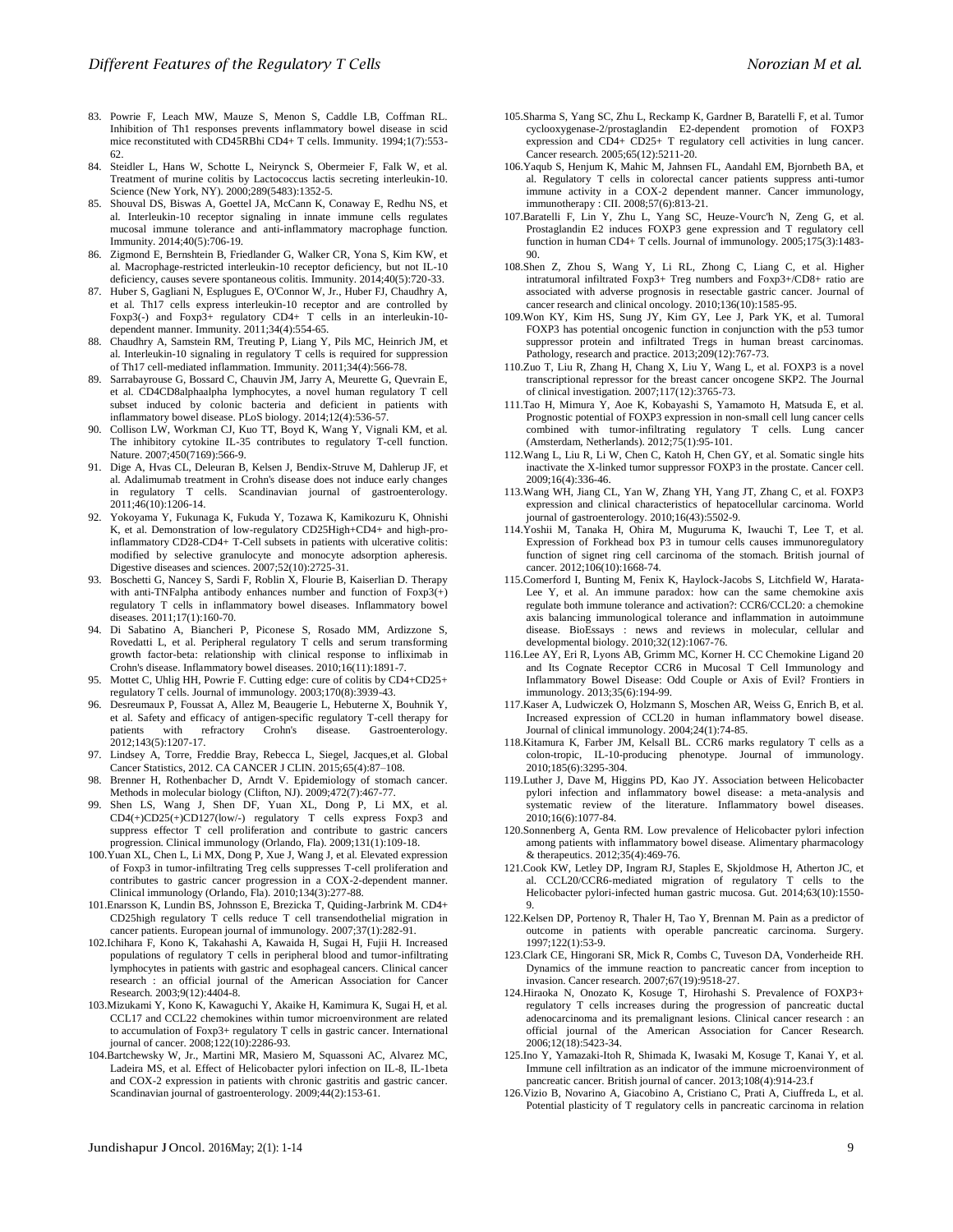to disease progression and outcome. Experimental and therapeutic medicine. 2012;4(1):70-8.

- <span id="page-9-0"></span>127.Yamamoto T, Yanagimoto H, Satoi S, Toyokawa H, Hirooka S, Yamaki S, et al. Circulating CD4+CD25+ regulatory T cells in patients with pancreatic cancer. Pancreas. 2012;41(3):409-15.
- <span id="page-9-1"></span>128.Lunardi S, Jamieson NB, Lim SY, Griffiths KL, Carvalho-Gaspar M, Al-Assar O, et al. IP-10/CXCL10 induction in human pancreatic cancer stroma influences lymphocytes recruitment and correlates with poor survival. Oncotarget. 2014;5(22):11064-80.
- <span id="page-9-2"></span>129.Ozdemir BC, Pentcheva-Hoang T, Carstens JL, Zheng X, Wu CC, Simpson TR, et al. Depletion of carcinoma-associated fibroblasts and fibrosis induces immunosuppression and accelerates pancreas cancer with reduced survival. Cancer cell. 2014;25(6):719-34.
- <span id="page-9-3"></span>130.Montalto G, Cervello M, Giannitrapani L, Dantona F, Terranova A, Castagnetta LA. Epidemiology, risk factors, and natural history of hepatocellular carcinoma. Annals of the New York Academy of Sciences. 2002;96(3):13-20.
- <span id="page-9-4"></span>131.Parkin DM, Bray F, Ferlay J, Pisani P. Global cancer statistics, 2002. CA CANCER J CLIN. 2005;55(2):74-108.
- <span id="page-9-5"></span>132.Wang HY, Wang RF. Regulatory T cells and cancer. Current opinion in immunology. 2007;19(2):217-23.
- <span id="page-9-6"></span>133.Zhou J, Ding T, Pan W, Zhu LY, Li L, Zheng L. Increased intratumoral regulatory T cells are related to intratumoral macrophages and poor prognosis in hepatocellular carcinoma patients. International journal of cancer. 2009;125(7):1640-8.
- <span id="page-9-7"></span>134.Chen KJ, Lin SZ, Zhou L, Xie HY, Zhou WH, Taki-Eldin A, et al. Selective recruitment of regulatory T cell through CCR6-CCL20 in hepatocellular carcinoma fosters tumor progression and predicts poor prognosis. PloS one. 2011;65(9): 246-71.
- <span id="page-9-8"></span>135.Yang J, Zhang JX, Wang H, Wang GL, Hu QG, Zheng QC. Hepatocellular carcinoma and macrophage interaction induced tumor immunosuppression via Treg requires TLR4 signaling. World journal of gastroenterology. 2012;18(23):2938-47.
- <span id="page-9-9"></span>136.Wang Y, Liu T, Tang W, Deng B, Chen Y, Zhu J, et al. Hepatocellular Carcinoma Cells Induce Regulatory T Cells and Lead to Poor Prognosis via Production of Transforming Growth Factor-beta1. Cellular physiology and biochemistry : international journal of experimental cellular physiology, biochemistry, and pharmacology. 2016;38(1):306-18.
- <span id="page-9-10"></span>137.Gao Q, Wang XY, Qiu SJ, Yamato I, Sho M, Nakajima Y, et al. Overexpression of PD-L1 significantly associates with tumor aggressiveness and postoperative recurrence in human hepatocellular carcinoma. Clinical cancer research : an official journal of the American Association for Cancer Research. 2009;15(3):971-9.
- <span id="page-9-11"></span>138.Shi F, Shi M, Zeng Z, Qi RZ, Liu ZW, Zhang JY, et al. PD-1 and PD-L1 upregulation promotes CD8(+) T-cell apoptosis and postoperative recurrence in hepatocellular carcinoma patients. International journal of cancer. 2011;128(4):887-96.
- <span id="page-9-12"></span>139.Shirabe K, Motomura T, Muto J, Toshima T, Matono R, Mano Y, et al. Tumor-infiltrating lymphocytes and hepatocellular carcinoma: pathology and clinical management. International journal of clinical oncology. 2010;15(6):552-8.
- <span id="page-9-13"></span>140.Cabrera R, Ararat M, Eksioglu EA, Cao M, Xu Y, Wasserfall C, et al. Influence of serum and soluble CD25 (sCD25) on regulatory and effector Tcell function in hepatocellular carcinoma. Scandinavian journal of immunology. 2010;72(4):293-301.
- <span id="page-9-14"></span>141.Cao M, Cabrera R, Xu Y, Firpi R, Zhu H, Liu C, et al. Hepatocellular carcinoma cell supernatants increase expansion and function of CD4(+)CD25(+) regulatory T cells. Laboratory investigation; a journal of technical methods and pathology. 2007;87(6):582-90.
- <span id="page-9-15"></span>142.Chen L, Ma H, Hu H, Gao L, Wang X, Ma J, et al. Special role of Foxp3 for the specifically altered microRNAs in Regulatory T cells of HCC patients. BMC cancer. 2014;14(9):48-10.
- <span id="page-9-16"></span>143.Aran V, Victorino AP, Thuler LC, Ferreira CG. Colorectal Cancer: Epidemiology, Disease Mechanisms and Interventions to Reduce Onset and Mortality. Clinical colorectal cancer. 2016;86(9):124-9.
- <span id="page-9-17"></span>144.Banham AH, Powrie FM, Suri-Payer E. FOXP3+ regulatory T cells: Current controversies and future perspectives. European journal of immunology. 2006;36(11):2832-6.
- <span id="page-9-18"></span>145.Medina-Echeverz J, Fioravanti J, Zabala M, Ardaiz N, Prieto J, Berraondo P. Successful colon cancer eradication after chemoimmunotherapy is associated with profound phenotypic change of intratumoral myeloid cells. Journal of immunology. 2011;186(2):807-15.
- <span id="page-9-19"></span>146.Betts G, Jones E, Junaid S, El-Shanawany T, Scurr M, Mizen P, et al. Suppression of tumour-specific  $CD4(+)$  T cells by regulatory T cells is associated with progression of human colorectal cancer. Gut. 2012;61(8):1163-71.
- <span id="page-9-20"></span>147.Chang LY, Lin YC, Mahalingam J, Huang CT, Chen TW, Kang CW, et al. Tumor-derived chemokine CCL5 enhances TGF-beta-mediated killing of CD8(+) T cells in colon cancer by T-regulatory cells. Cancer research. 2012;72(5):1092-102.
- <span id="page-9-21"></span>148.Bonertz A, Weitz J, Pietsch DH, Rahbari NN, Schlude C, Ge Y, et al. Antigen-specific Tregs control T cell responses against a limited repertoire of tumor antigens in patients with colorectal carcinoma. The Journal of clinical investigation. 2009;119(11):3311-21.
- <span id="page-9-22"></span>149.Clarke SL, Betts GJ, Plant A, Wright KL, El-Shanawany TM, Harrop R, et al. CD4+CD25+FOXP3+ regulatory T cells suppress anti-tumor immune responses in patients with colorectal cancer. PloS one. 2006;110(8): 129-45.
- <span id="page-9-23"></span>150.Sundstrom P, Stenstad H, Langenes V, Ahlmanner F, Theander L, Ndah TG, et al. Regulatory T Cells from Colon Cancer Patients Inhibit Effector T-cell Migration through an Adenosine-Dependent Mechanism. immunology research. 2016;4(3):183-93.
- <span id="page-9-24"></span>151.Wang Q, Feng M, Yu T, Liu X, Zhang P. Intratumoral regulatory T cells are associated with suppression of colorectal carcinoma metastasis after resection through overcoming IL-17 producing T cells. Cellular immunology. 2014;287(2):100-5.
- <span id="page-9-25"></span>152.Michel S, Benner A, Tariverdian M, Wentzensen N, Hoefler P, Pommerencke T, et al. High density of FOXP3-positive T cells infiltrating colorectal cancers with microsatellite instability. British journal of cancer. 2008;99(11):1867-73.
- 153.deLeeuw RJ, Kost SE, Kakal JA, Nelson BH. The prognostic value of FoxP3+ tumor-infiltrating lymphocytes in cancer: a critical review of the literature. Clinical cancer research : an official journal of the American Association for Cancer Research. 2012;18(11):3022-9.
- <span id="page-9-26"></span>154.Zhang X, Kelaria S, Kerstetter J, Wang J. The functional and prognostic implications of regulatory T cells in colorectal carcinoma. Journal of gastrointestinal oncology. 2015;6(3):307-13.
- <span id="page-9-27"></span>155.Terme M, Pernot S, Marcheteau E, Sandoval F, Benhamouda N, Colussi O, et al. VEGFA-VEGFR pathway blockade inhibits tumor-induced regulatory Tcell proliferation in colorectal cancer. Cancer research. 2013;73(2):539-49.
- <span id="page-9-28"></span>156.Le Gouvello S, Bastuji-Garin S, Aloulou N, Mansour H, Chaumette MT, Berrehar F, et al. High prevalence of Foxp3 and IL17 in MMR-proficient colorectal carcinomas. Gut. 2008;57(6):772-9.
- <span id="page-9-29"></span>157.Blatner NR, Mulcahy MF, Dennis KL, Scholtens D, Bentrem DJ, Phillips JD, et al. Expression of RORgammat marks a pathogenic regulatory T cell subset in human colon cancer. Science translational medicine. 2012;4(164):164-59.
- <span id="page-9-30"></span>158.Keerthivasan S, Aghajani K, Dose M, Molinero L, Khan MW, Venkateswaran V, et al. beta-Catenin promotes colitis and colon cancer through imprinting of proinflammatory properties in T cells. Science translational medicine. 2014;6(25):225-28.
- <span id="page-9-31"></span>159.Shi J, Chi S, Xue J, Yang J, Li F, Liu X. Emerging Role and Therapeutic Implication of Wnt Signaling Pathways in Autoimmune Diseases. Journal of immunology research. 2016;2(16):93-132.
- <span id="page-9-32"></span>160. Steinbrink K, Jonuleit H, Muller G, Schuler G, Knop J, Enk AH. Interleukin-10-treated human dendritic cells induce a melanoma-antigen-specific anergy in CD8(+) T cells resulting in a failure to lyse tumor cells. Blood. 1999;93(5):1634-42.
- <span id="page-9-33"></span>161. Steinbrink K, Wolfl M, Jonuleit H, Knop J, Enk AH. Induction of tolerance by IL-10-treated dendritic cells. Journal of immunology. 1997;159(10):4772- 80.
- <span id="page-9-34"></span>162. de Waal Malefyt R, Yssel H, de Vries JE. Direct effects of IL-10 on subsets of human CD4+ T cell clones and resting T cells. Specific inhibition of IL-2 production and proliferation. Journal of immunology. 1993;150(11):4754-65.
- <span id="page-9-35"></span>163. Emmerich J, Mumm JB, Chan IH, LaFace D, Truong H, McClanahan T, et al. IL-10 directly activates and expands tumor-resident CD8(+) T cells without de novo infiltration from secondary lymphoid organs. Cancer research. 2012;72(14):3570-81.
- <span id="page-9-36"></span>164. Fujii S, Shimizu K, Shimizu T, Lotze MT. Interleukin-10 promotes the maintenance of antitumor CD8(+) T-cell effector function in situ. Blood. 2001;98(7):2143-51.
- <span id="page-9-37"></span>165. Mumm JB, Emmerich J, Zhang X, Chan I, Wu L, Mauze S, et al. IL-10 elicits IFNgamma-dependent tumor immune surveillance. Cancer cell. 2011;20(6):781-96.
- <span id="page-9-38"></span>166. Mumm JB, Oft M. Pegylated IL-10 induces cancer immunity: the surprising role of IL-10 as a potent inducer of IFN-gamma-mediated CD8(+) T cell cytotoxicity. BioEssays : news and reviews in molecular, cellular and developmental biology. 2013;35(7):623-31.
- <span id="page-9-39"></span>167. Dennis KL, Wang Y, Blatner NR, Wang S, Saadalla A, Trudeau E, et al. Adenomatous polyps are driven by microbe-instigated focal inflammation and are controlled by IL-10-producing T cells. Cancer research. 2013;73(19):5905-13.
- <span id="page-9-40"></span>168. Gounaris E, Tung CH, Restaino C, Maehr R, Kohler R, Joyce JA, et al. Live imaging of cysteine-cathepsin activity reveals dynamics of focal inflammation, angiogenesis, and polyp growth. PloS one. 2008;3(8): 291-96.
- <span id="page-9-41"></span>169. Dennis KL, Blatner NR, Gounari F, Khazaie K. Current status of interleukin-10 and regulatory T-cells in cancer. Current opinion in oncology. 2013;25(6):637-45.
- <span id="page-9-42"></span>170. O'Garra A, Barrat FJ, Castro AG, Vicari A, Hawrylowicz C. Strategies for use of IL-10 or its antagonists in human disease. Immunological reviews. 2008;223:114-31.